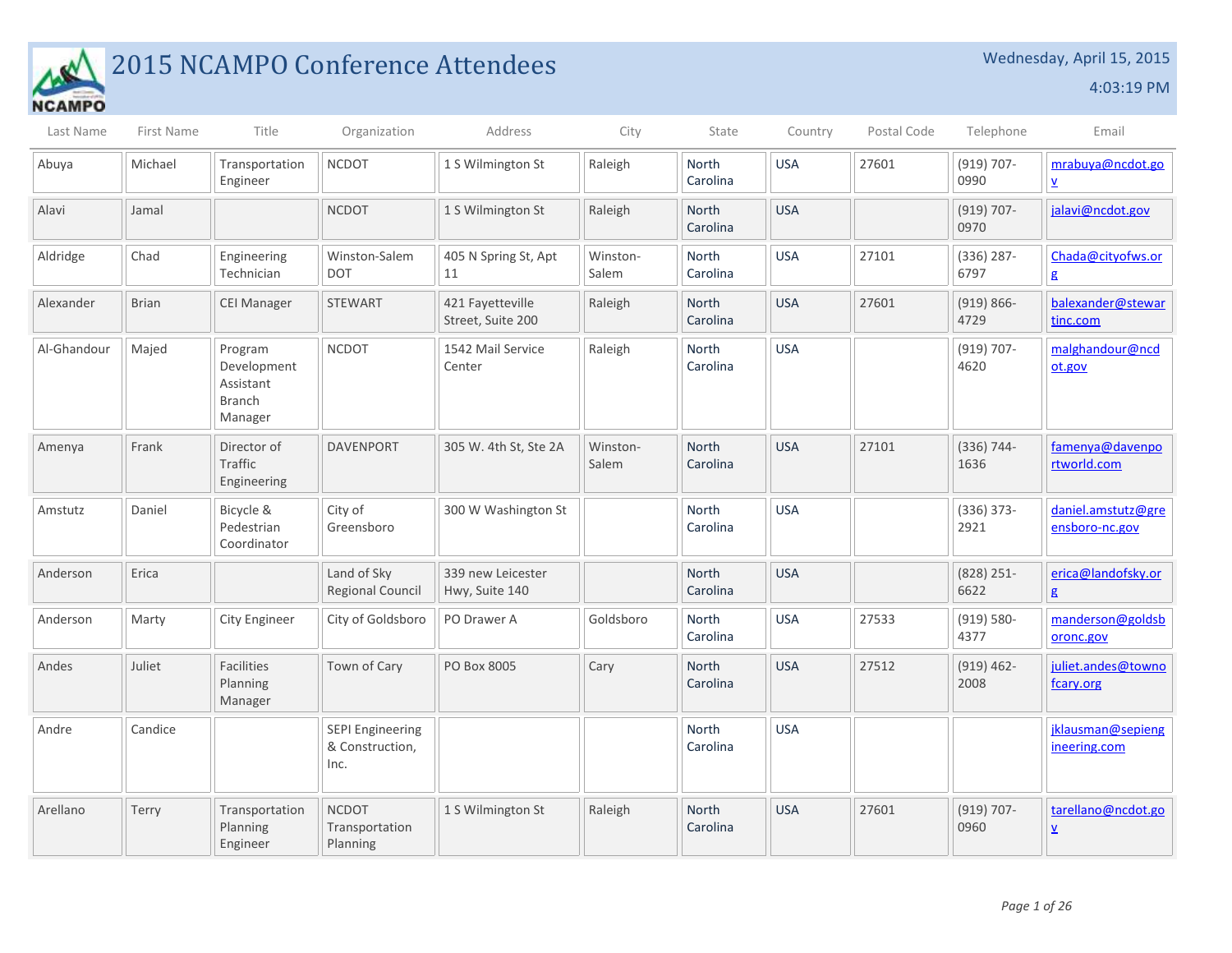| Last Name     | First Name  | Title                                 | Organization                          | Address                                      | City              | State                    | Country    | Postal Code | Telephone             | Email                                          |
|---------------|-------------|---------------------------------------|---------------------------------------|----------------------------------------------|-------------------|--------------------------|------------|-------------|-----------------------|------------------------------------------------|
| Argabright    | Van         | STIP Western<br>Region<br>Manager     | <b>NCDOT</b>                          | 1542 Mail Service<br>Center                  | Raleigh           | North<br>Carolina        | <b>USA</b> |             | $(919) 707 -$<br>4622 | vargabright@ncdot.<br>gov                      |
| Ashiabor      | Senanu      | President                             | Intermodal<br>Logistics<br>Consulting | 283 Heatherwood Dr                           | Winston-<br>Salem | North<br>Carolina        | <b>USA</b> | 27107       | $(540)$ 257-<br>3830  | senanu@imlconsulti<br>ng.com                   |
| <b>Bailey</b> | Joseph      | Division<br>Planning<br>Engineering   | <b>NCDOT</b>                          | 558 Gillespie St                             | Fayetteville      | North<br>Carolina        | <b>USA</b> |             | $(910) 486 -$<br>1493 | jwbailey1@ncdot.g<br>$\underline{\mathsf{ov}}$ |
| <b>Bailey</b> | Sandi       | <b>Facilities</b><br>Planner          | Town of Cary                          | PO Box 8005                                  | Cary              | North<br>Carolina        | <b>USA</b> | 27512       | $(919) 380 -$<br>2135 | sandi.bailey@town<br>ofcary.org                |
| Bailey        | John        | Senior<br>Transportation<br>Engineer  | NCDOT - TPB                           | 1554 MSC                                     | Raleigh           | North<br>Carolina        | <b>USA</b> | 27699       | $(919) 707 -$<br>0990 | jabailey@ncdot.gov                             |
| Baker         | Ken         | Mobility<br>Development<br>Specialist | NCDOT, PTD                            | 1550 MSC                                     | Raleigh           | <b>North</b><br>Carolina | <b>USA</b> | 27699       | $(919) 707 -$<br>4688 | kabaker2@ncdot.go<br>$\underline{\mathsf{v}}$  |
| Baldwin       | Jennifer    | Senior Planner                        | Alta Planning +<br>Design             | 111 E Chapel Hill St,<br>Ste 100             | Durham            | North<br>Carolina        | <b>USA</b> | 27701       | $(919) 484 -$<br>8448 | jenniferbaldwin@al<br>taplanning.com           |
| Barkley       | Eve         | Web<br>Applications<br>Developer      | City of Durham                        | 101 City Hall Plaza                          | Durham            | North<br>Carolina        | <b>USA</b> | 27701       | $(919) 560 -$<br>4366 | eve.barkley@durha<br>mnc.gov                   |
| Baronak       | <b>Bret</b> | Senior<br>Transportation<br>Planner   | City of Gastonia-<br>GCLMPO           | PO Box 1748                                  | Gastonia          | North<br>Carolina        | <b>USA</b> | 28053       | $(704)866-$<br>6837   | vickiw@cityofgasto<br>nia.com                  |
| <b>Barren</b> | Loretta     | Transportation<br>Planner             | <b>FHWA</b>                           | 310 New Bern Ave                             | Raleigh           | North<br>Carolina        | <b>USA</b> | 27601       | $(919) 747 -$<br>7025 | loretta.barren@dot.<br>gov                     |
| Basham        | Stuart      | Division 10<br>Planning<br>Engineer   | <b>NCDOT</b>                          | 12033 East<br>Independence Blvd.,<br>Suite F | Matthews          | North<br>Carolina        | <b>USA</b> | 28105       | $(704) 845 -$<br>1151 | slbasham@ncdot.g<br>$\underline{\mathsf{ov}}$  |
| <b>Bass</b>   | <b>Brad</b> | Planning<br>Director                  | Town of Garner                        | 900 - 7th Avenue                             |                   | North<br>Carolina        | <b>USA</b> |             | $(919) 773-$<br>4440  | bbass@garnernc.go<br>$\underline{\mathsf{v}}$  |
| Bass          | Stuart      | Planning<br>Director                  | Town of<br>Pittsboro                  | PO Box 759                                   | Pittsboro         | North<br>Carolina        | <b>USA</b> | 27312       | $(919) 542 -$<br>1655 | swbass@pittsboron<br>c.gov                     |
| Bass          | Kiersten    | Planning<br>Services<br>Manager       | <b>HNTB</b>                           | 1421 Wescott Drive                           |                   | North<br>Carolina        | <b>USA</b> |             | $(919) 610-$<br>1366  | kbass@hntb.com                                 |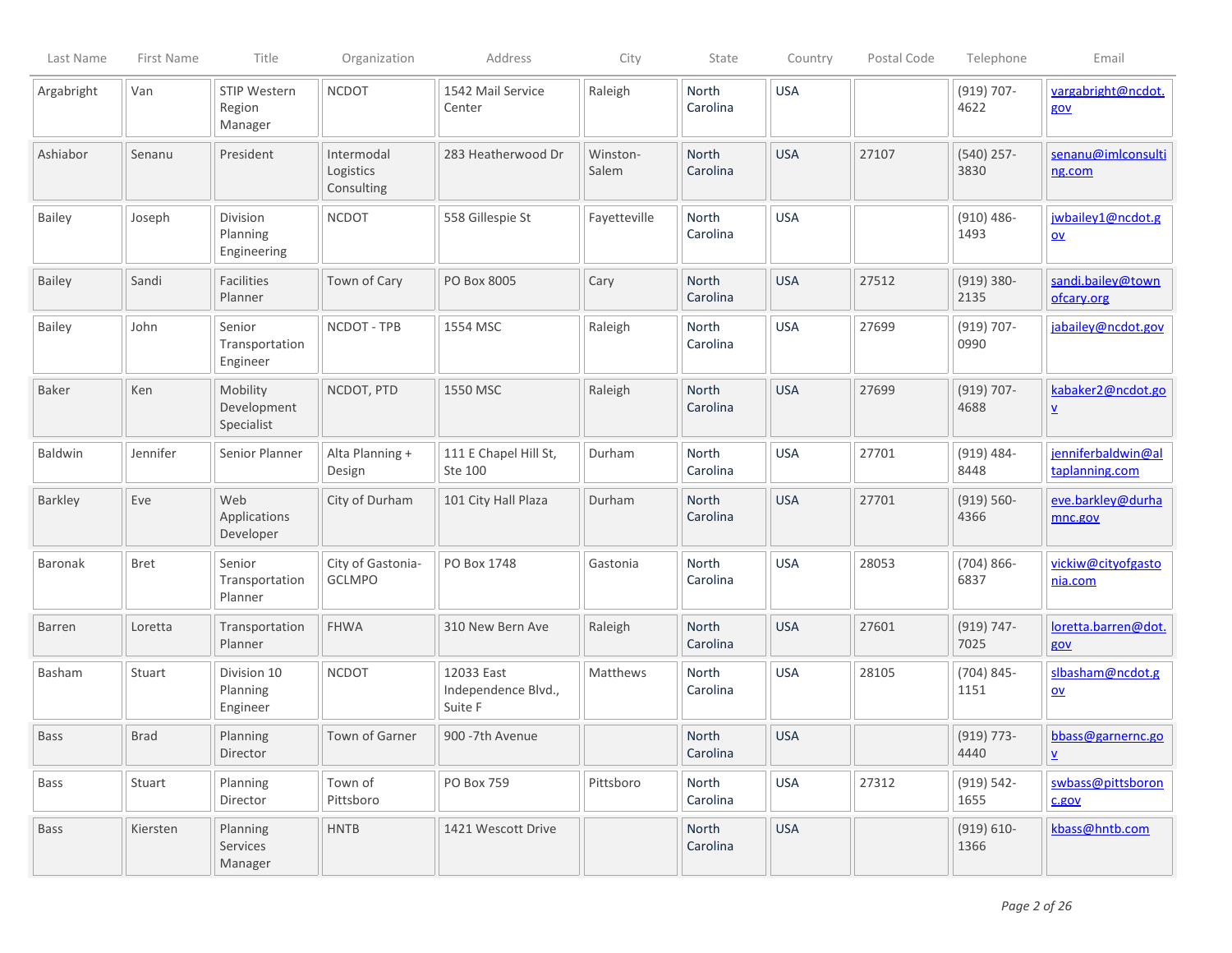| Last Name        | First Name | Title                                       | Organization                                  | Address                                  | City      | State                    | Country    | Postal Code | Telephone             | Email                                        |
|------------------|------------|---------------------------------------------|-----------------------------------------------|------------------------------------------|-----------|--------------------------|------------|-------------|-----------------------|----------------------------------------------|
| Batuzich         | Mitch      | Planning &<br>Environment                   | <b>FHWANC</b>                                 | 301 New Bern Ave                         | Raleigh   | North<br>Carolina        | <b>USA</b> | 27601       | $(919) 747 -$<br>7033 | michael.batuzich@<br>dot.gov                 |
| <b>Bauguess</b>  | Rose       | Senior Planner                              | Southwestern<br><b>RPO</b>                    | 125 Bonnie Lane                          | Sylva     | North<br>Carolina        | <b>USA</b> | 28779       | $(828) 586 -$<br>1962 | rose@regiona.org                             |
| Beck             | James      | Vice President                              | DRMP, Inc.                                    | 5950 Fairview Rd., Ste<br>320            | Charlotte | North<br>Carolina        | <b>USA</b> | 28210       | $(704)$ 332-<br>2289  | jbeck@drmp.com                               |
| Beckmann         | Ellen      | Senior<br>Transportation<br>Planner         | City of Durham                                | 101 City Hall Plaza                      | Durham    | North<br>Carolina        | <b>USA</b> | 27701       | $(919) 560 -$<br>4366 | ellen.beckmann@d<br>urhamnc.gov              |
| Bell             | Andrew     | Transportation<br>Engineer                  | AECOM                                         | 1600 Perimeter Park<br>Dr., Suite 400    |           | North<br>Carolina        | <b>USA</b> |             | $(919) 461 -$<br>1392 | andrew.bell@urs.co<br>$\underline{m}$        |
| Bennighof        | Caroline   |                                             | Kimley-Horn and<br>Associates, Inc.           | PO Box 33068                             | Raleigh   | <b>North</b><br>Carolina | <b>USA</b> | 27636       | $(919) 677 -$<br>2184 | caroline.bennighof<br>@kimley-horn.com       |
| Benson           | Stephanie  | Powell Bill<br>Program<br>Manager           | <b>NCDOT</b>                                  | 1542 Mail Service<br>Center              | Raleigh   | North<br>Carolina        | <b>USA</b> |             | $(919) 707 -$<br>4586 | sbenson@ncdot.go<br>$\underline{\mathsf{v}}$ |
| <b>Bereis</b>    | Kimberly   | Senior<br>Planner/Project<br>Manager        | <b>ATKINS</b>                                 | 5200 Seventy-Seven<br>Center Drive, #500 | Charlotte | <b>North</b><br>Carolina | <b>USA</b> | 28217       | $(704)$ 522-<br>7275  | kimberly.bereis@at<br>kinsglobal.com         |
| Bisby            | Frances    | Transportation<br>Engineer                  | <b>NCDOT</b>                                  | 1554 Mail Service<br>Center              | Raleigh   | North<br>Carolina        | <b>USA</b> | 27699       | $(919) 707 -$<br>0944 | fdbisby@ncdot.gov                            |
| <b>Bissett</b>   | jay        | Principal                                   | Mulkey<br>Engineers &<br>Consultants          | 6750 Tryon Rd                            | Cary      | North<br>Carolina        | <b>USA</b> | 27518       | $(919) 858 -$<br>1831 | Iprusik@mulkeyinc.<br>com                    |
| <b>Black</b>     | Paul       | MPO Director                                | <b>FBRMPO</b>                                 | 339 New Leicester<br>Hwy., Ste. 140      | Asheville | North<br>Carolina        | <b>USA</b> | 28806       | $(828)$ 251-<br>6622  | paul@landofsky.org                           |
| Blackburn        | Lauren     | NCDOT-Bicycle<br>and Pedestrian<br>Division | <b>NCDOT</b>                                  | 1552 Mail Service<br>Center              | Raleigh   | North<br>Carolina        | <b>USA</b> | 27699-1552  |                       | lablackburn2@ncdo<br>t.gov                   |
| <b>Bollinger</b> | Julie      | Transportation<br>Engineer                  | NCDOT - TPB                                   | 1554 Mail Service<br>Center              | Raleigh   | North<br>Carolina        | <b>USA</b> | 27699       | $(919) 707 -$<br>0945 | jbollinger@ncdot.g<br>$ov$                   |
| <b>Bowers</b>    | Kenneth    | Planning<br>Director                        | City of Raleigh,<br>Planning &<br>Development | PO Box 590                               | Raleigh   | North<br>Carolina        | <b>USA</b> | 27602       | $(919)$ 996-<br>2658  | benneth.bowers@r<br>aleighnc.gov             |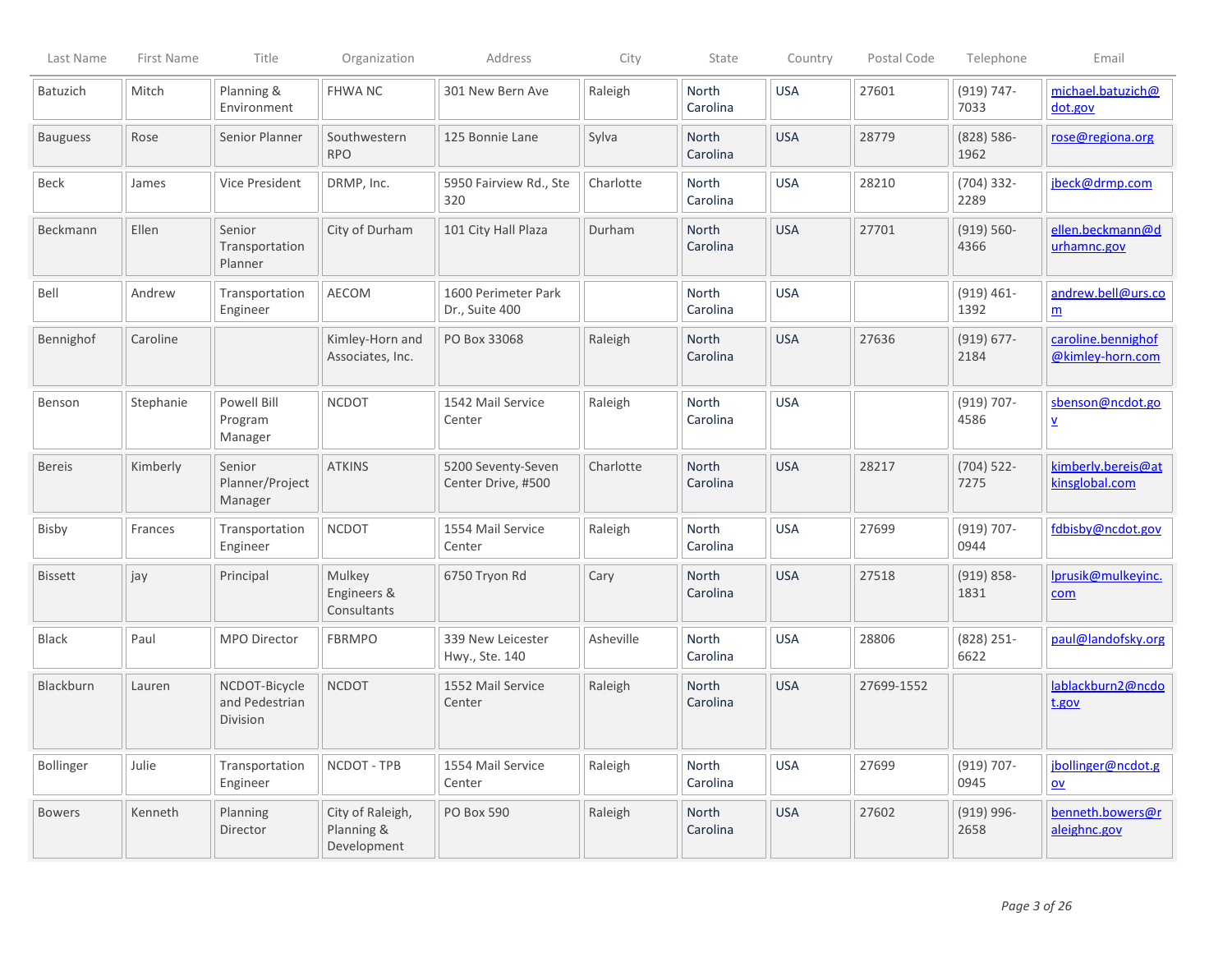| Last Name       | First Name | Title                                     | Organization                                                          | Address                                | City       | State             | Country    | Postal Code | Telephone             | Email                                          |
|-----------------|------------|-------------------------------------------|-----------------------------------------------------------------------|----------------------------------------|------------|-------------------|------------|-------------|-----------------------|------------------------------------------------|
| Boyd            | Dominique  |                                           | NCDOT - TPB                                                           | 1 S Wilmington St                      | Raleigh    | North<br>Carolina | <b>USA</b> | 27601       | $(919) 707 -$<br>0932 | dlboyd1@ncdot.gov                              |
| <b>Bradley</b>  | Jerry      |                                           | <b>NCDOT</b>                                                          |                                        |            | North<br>Carolina | <b>USA</b> |             | $(910)$ 437-<br>2611  | jbradley@ncdot.gov                             |
| <b>Braswell</b> | Mike       | Metro System<br>Project<br>Engineer       | <b>NCDOT</b>                                                          | 1561 MSC                               | Raleigh    | North<br>Carolina | <b>USA</b> | 27699       | $(919) 773-$<br>2800  | mbraswell@ncdot.g<br>$\underline{\mathsf{ov}}$ |
| Bray            | Tyler      | Transportation<br>Planning<br>Engineer    | Town of Cary                                                          | PO Box 8005                            | Cary       | North<br>Carolina | <b>USA</b> | 27512       | $(919)$ 467-<br>1533  | tyler.bray@townofc<br>ary.org                  |
| <b>Brew</b>     | Donnie     | Environmental<br>Coordinator /<br>Planner | FHWA, NC<br>Division                                                  | 310 New Bern Ave.,<br>Suite 410        | Raleigh    | North<br>Carolina | <b>USA</b> | 27601       | $(919) 747 -$<br>7017 | donnie.brew@dot.g<br>$\underline{\mathsf{ov}}$ |
| <b>Bridges</b>  | Kendra     | Transportation<br>Program<br>Consultant   | <b>NCDOT Division</b><br>of Bicycle &<br>Pedestrian<br>Transportation | 1552 Mail Service<br>Center            | Raleigh    | North<br>Carolina | <b>USA</b> | 27699       | $(919) 707 -$<br>2606 | kcbridges@ncdot.g<br>QV                        |
| <b>Bridges</b>  | Curtis     | Principal<br>Planner                      | Charlotte<br>Regional<br>Transportation<br>Planning<br>Organization   | 600 E. Fourth St                       | Charlotte  | North<br>Carolina | <b>USA</b> | 28202       | $(704)$ 336-<br>8363  | cbridges@charlotte<br>nc.gov                   |
| Brinkley        | Claire     | Sr. Planner                               | Parsons<br>Brinckerhoff                                               | 121 West Trade<br>Street, Suite 1950   | Charlotte  | North<br>Carolina | <b>USA</b> | 28202       | $(704)$ 972-<br>5595  | brinkleyca@pbworl<br>d.com                     |
| <b>Britton</b>  | Thomas     | Planning<br>Director                      | Waccamaw<br>Regional Council<br>of Governments                        | 1230 Highmarket<br>Street              | Georgetown | South<br>Carolina | <b>USA</b> | 29440       | $(843)$ 436-<br>6125  | tbritton@wrcog.org                             |
| <b>Brodd</b>    | Kristi     |                                           | <b>Advanced Energy</b>                                                |                                        |            | North<br>Carolina | <b>USA</b> |             |                       | kbrodd@advancede<br>nergy.org                  |
| Browde          | Steve      | Transportation<br>Design Group<br>Manager | Mulkey<br>Engineers &<br>Consultants                                  |                                        |            | North<br>Carolina | <b>USA</b> |             | $(919) 858 -$<br>1831 | jprusik@mulkeyinc.<br>com                      |
| Brown           | Steven     | Senior Project<br>Manager                 | A. Morton<br>Thomas &<br>Associates                                   | 8412 Falls of Neuse<br>Road, Suite 202 | Raleigh    | North<br>Carolina | <b>USA</b> |             | $(919) 855 -$<br>9989 | sbrown@amtengine<br>ering.com                  |
| <b>Bruns</b>    | Graham     | Bike/Ped<br>Designer                      | STEWART                                                               | 421 Fayetteville St.,<br>Suite 400     |            | North<br>Carolina | <b>USA</b> | 27601       | $(919) 380 -$<br>8750 | gbruns@stewartinc.<br>com                      |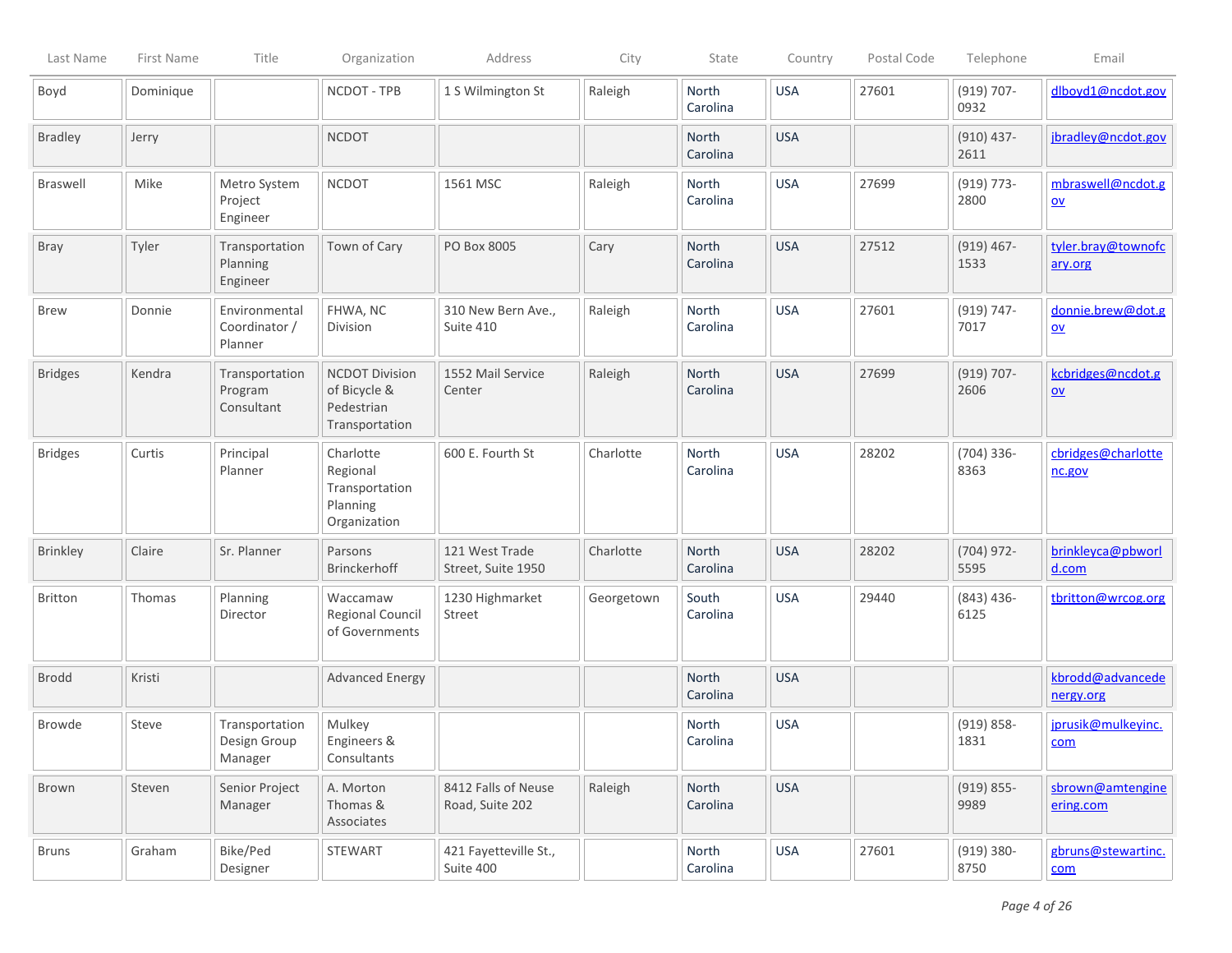| Last Name     | First Name    | Title                                                  | Organization                                                        | Address                                 | City              | State                    | Country    | Postal Code | Telephone             | Email                                                       |
|---------------|---------------|--------------------------------------------------------|---------------------------------------------------------------------|-----------------------------------------|-------------------|--------------------------|------------|-------------|-----------------------|-------------------------------------------------------------|
| <b>Bryant</b> | Catherine     | Transportation<br>Engineer                             | <b>NCDOT</b>                                                        | 1554 Mail Service<br>Center             | Raleigh           | <b>North</b><br>Carolina | <b>USA</b> | 27699       | $(919) 707 -$<br>0979 | cbryant6@ncdot.go<br>$\underline{\mathsf{v}}$               |
| <b>Bryant</b> | Rockne        | TE II                                                  | <b>NCDOT</b>                                                        | 1 S. Wilmington St                      | Raleigh           | North<br>Carolina        | <b>USA</b> | 27601       | $(919) 707 -$<br>0962 | rbryant@ncdot.gov                                           |
| <b>Buck</b>   | <b>Bryant</b> | Interim<br>Executive<br>Director/Planni<br>ng Director | Mid-East<br>Commission                                              | 1385 John Small<br>Avenue               |                   | North<br>Carolina        | <b>USA</b> |             | $(252)$ 974-<br>1844  | bbuck@mideastco<br>m.org                                    |
| Burczyk       | Matthew       |                                                        | Winston-Salem<br><b>DOT</b>                                         | PO Box 2511                             | Winston-<br>Salem | North<br>Carolina        | <b>USA</b> | 27102       | $(336) 747 -$<br>6884 | mattbk@cityofws.o<br>rg                                     |
| <b>Burke</b>  | <b>Neil</b>   | Senior<br>Transportation<br>Planner                    | Charlotte<br>Regional<br>Transportation<br>Planning<br>Organization | 600 E. Fourth Street                    | Charlotte         | North<br>Carolina        | <b>USA</b> | 28202       | $(704)$ 353-<br>0198  | nburke@charlotten<br>c.gov                                  |
| <b>Burris</b> | John          | Transportation<br>Planner                              | AECOM                                                               | 1600 Perimeter Park<br>Drive, Suite 400 | Morrisville       | North<br>Carolina        | <b>USA</b> | 27560       | $(919) 461 -$<br>1559 | john.burris@aecom<br>.com                                   |
| Bushnell      | Max           |                                                        | Stantec                                                             |                                         |                   | North<br>Carolina        | <b>USA</b> |             |                       |                                                             |
| Byrum         | Gretchen      | Division One<br>Planning<br>Engineer                   | <b>NCDOT</b>                                                        | 113 Airport Drive,<br>Suite 100         | Edenton           | <b>North</b><br>Carolina | <b>USA</b> | 27932       | $(252)$ 482-<br>1879  | gabyrum@ncdot.go<br>$\underline{\mathbf{v}}$                |
| Cabaniss      | Jeff          | Division<br>Planning<br>Engineer                       | <b>NCDOT Division 2</b>                                             | PO Box 1587                             | Greenville        | North<br>Carolina        | <b>USA</b> | 27835       | $(252)$ 439-<br>2836  | jcabaniss@ncdot.go<br>$\underline{\mathsf{v}}$              |
| Carroll       | Justin        | Trafic<br>Engineering<br>Operations<br>Manager         | STV Incorporated                                                    | 900 West Trade<br>Street, Suite 715     | Charlotte         | North<br>Carolina        | <b>USA</b> | 28202       | $(980)$ 721-<br>8234  | justin.carroll@stvin<br>c.com                               |
| Carter        | Kristy        | Transportation<br>Planner                              | <b>JM Teague</b><br>Engineering                                     | 525 N main St                           | Waynesville       | North<br>Carolina        | <b>USA</b> | 28786       | $(828)$ 456-<br>8383  | kristy.carter@jmtea<br>gueengineering.co<br>$\underline{m}$ |
| Cesur         | Durmus        | Application<br>Support<br>Manager                      | City of Durham                                                      | 101 City Hall Plaza                     | Durham            | North<br>Carolina        | <b>USA</b> | 27701       | $(919) 560 -$<br>4366 | durmus.cesur@dur<br>hamnc.gov                               |
| Chae          | Kosok         | DCHC MPO                                               | City of Durham                                                      | 101 City Hall Plaza                     | Durham            | North<br>Carolina        | <b>USA</b> | 27701       | $(919) 560-$<br>4366  | kosok.chae@durha<br>mnc.gov                                 |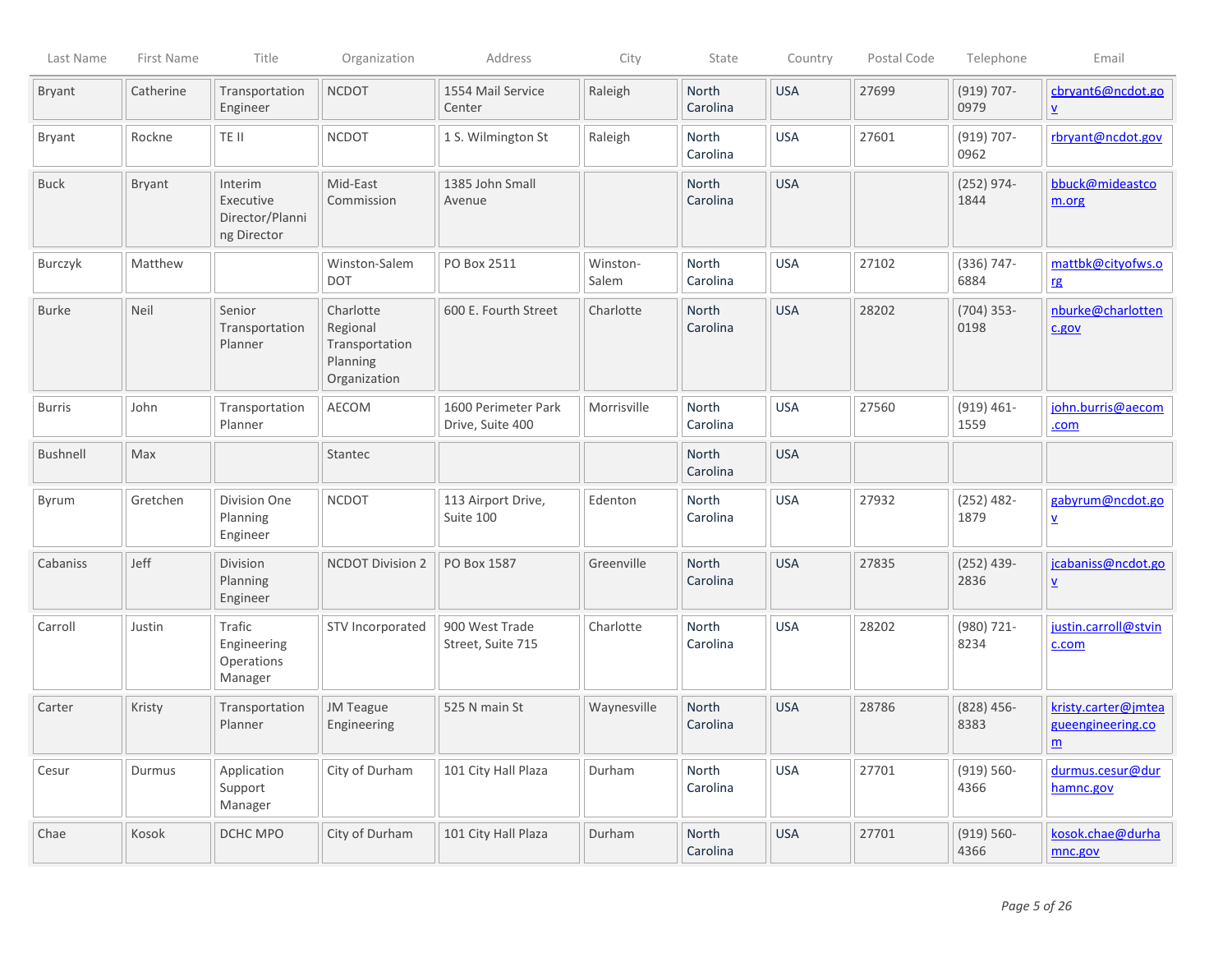| Last Name    | First Name | Title                                            | Organization                                                    | Address                            | City      | State             | Country    | Postal Code | Telephone             | Email                                |
|--------------|------------|--------------------------------------------------|-----------------------------------------------------------------|------------------------------------|-----------|-------------------|------------|-------------|-----------------------|--------------------------------------|
| Chambers, Jr | Timothy    | Community<br>Development<br>Planner              | The Wooten<br>Company                                           | 120 North Boylan<br>Avenue         | Raleigh   | North<br>Carolina | <b>USA</b> | 27603       | $(919) 706 -$<br>4860 | bchambers@thewo<br>otencompany.com   |
| Chapman      | Maurizia   | <b>MPO</b><br>Administrator                      | New Bern Area<br><b>MPO</b>                                     | 303 First Street                   | New Bern  | North<br>Carolina | <b>USA</b> | 28560       | $(252) 639 -$<br>7592 | chapmanm@nbam<br>po.org              |
| Chen         | Wei        |                                                  | Capital Area MPO                                                | 421 Fayetteville St.,<br>Ste 203   | Raleigh   | North<br>Carolina | <b>USA</b> | 27601       | $(919)$ 996-<br>4400  | wei.chen@campo-<br>nc.us             |
| Chipley      | Sealy      | Principal                                        | Chipley<br>Consulting                                           | 51A Watauga St                     | Asheville | North<br>Carolina | <b>USA</b> |             | $(919) 606 -$<br>4369 | sealy@clipleyconsul<br>ting.com      |
| Chung        | Soon       |                                                  | <b>NCDOT</b>                                                    | 1 S Wilmington St                  | Raleigh   | North<br>Carolina | <b>USA</b> | 27601       | $(919) 707 -$<br>0956 | schung@ncdot.gov                     |
| Clark        | Sean       | Environmental<br>Division<br>Manager             | <b>SEPI Engineering</b><br>& Construction                       | 1025 Wade Avenue                   |           | North<br>Carolina | <b>USA</b> |             | $(919) 789 -$<br>9977 |                                      |
| Clark        | Scott      | Director -<br>Triangle<br>Regional Office        | <b>DAVENPORT</b>                                                | 9001 Glenwood Ave                  | Raleigh   | North<br>Carolina | <b>USA</b> | 27617       | $(919) 324 -$<br>1665 | sclark@davenportw<br>orld.com        |
| Collins      | Jennifer   | Assistant<br>Planning<br>Director                | City of Goldsboro                                               | PO Drawer A                        | Goldsboro | North<br>Carolina | <b>USA</b> | 27533       | $(919) 580 -$<br>4327 | jcollins@goldsboro<br>nc.gov         |
| Conlon       | Anne       | Senior<br>Planner/Engine<br>er                   | Alta Planning +<br>Design                                       | 111 E. Chapel Hill St.,<br>Ste 100 | Durham    | North<br>Carolina | <b>USA</b> | 27701       | $(919) 484 -$<br>8448 | anneconlon@altapl<br>anning.com      |
| Conrad       | Phil       | Senior<br>Transportation<br>Planner              | Mobility<br>Solutions<br>Unlimited<br>LLC/Cabarrus<br>Rowan MPO | 135 Cabarrus Avenue<br>East        | Concord   | North<br>Carolina | <b>USA</b> | 28026       | $(704) 795 -$<br>7528 | pconrad@mblsoluti<br>on.com          |
| Conway       | Deniece    | Engineering<br>Supervisor                        | City of<br>Greensboro                                           | 300 W Washington<br><b>Street</b>  |           | North<br>Carolina | <b>USA</b> |             | $(336) 373 -$<br>4501 | deniece.conway@g<br>reensboro-nc.gov |
| Cook         | Alena      |                                                  | NCDOT - TPB                                                     | 1554 Mail Service<br>Center        | Raleigh   | North<br>Carolina | <b>USA</b> | 27699       | $(919) 707 -$<br>0910 | arcook@ncdot.gov                     |
| Cook         | Pam        | Mountains<br><b>Planning Group</b><br>Supervisor | NCDOT TPB                                                       | 1 S. Wilmington Street             | Raleigh   | North<br>Carolina | <b>USA</b> | 27576       | $(919) 707 -$<br>0975 | prcook@ncdot.gov                     |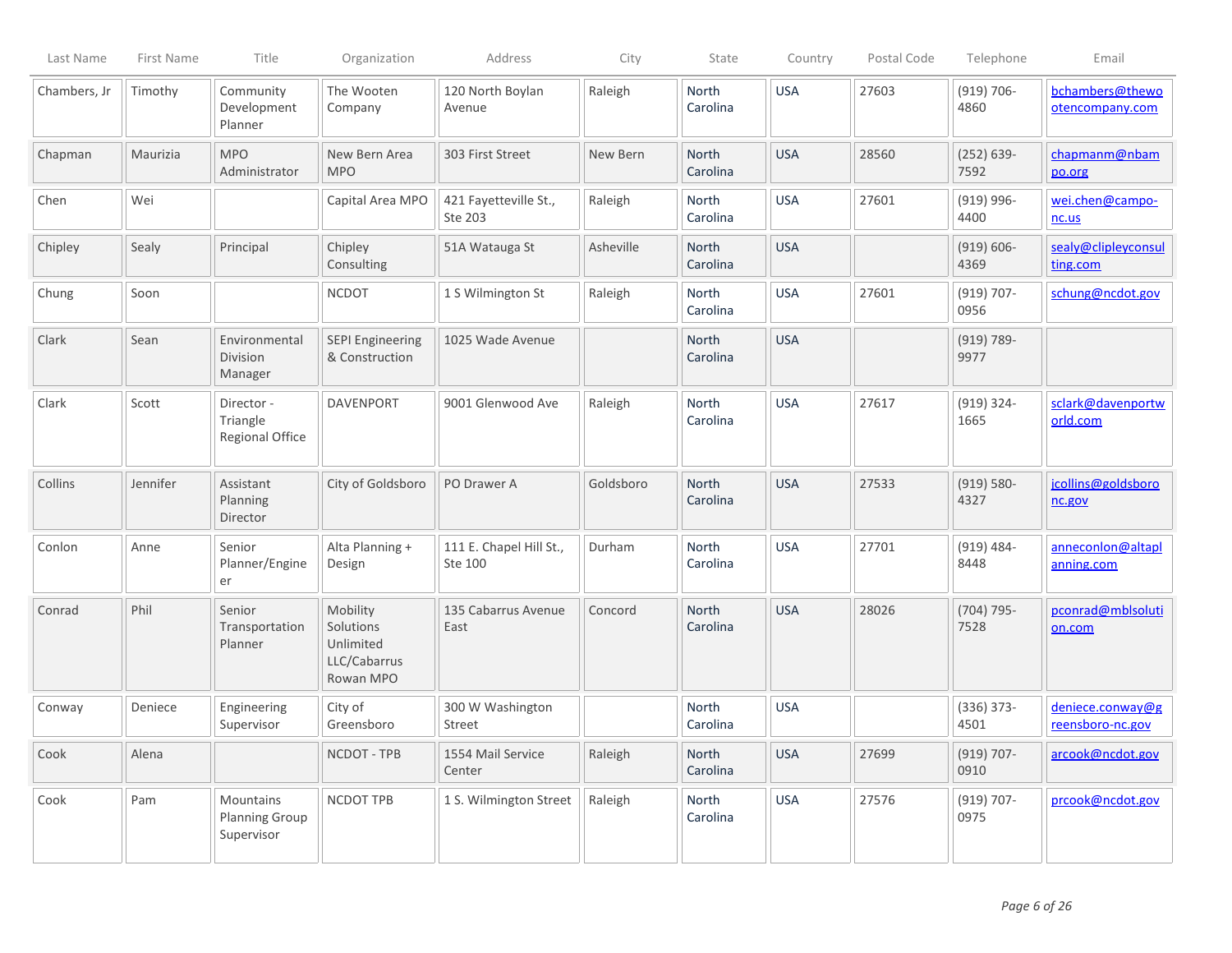| Last Name  | First Name     | Title                                  | Organization                                                        | Address                            | City         | State             | Country    | Postal Code | Telephone             | Email                                        |
|------------|----------------|----------------------------------------|---------------------------------------------------------------------|------------------------------------|--------------|-------------------|------------|-------------|-----------------------|----------------------------------------------|
| Cook       | Robert         | Transportation<br>Program<br>Manager   | Charlotte<br>Regional<br>Transportation<br>Planning<br>Organization | 600 E. Fourth St                   | Charlotte    | North<br>Carolina | <b>USA</b> | 28202       | $(704)$ 336-<br>8643  | rwcook@charlotten<br>c.gov                   |
| Cornett    | Scottie        | Programs<br>Director                   | City of<br>Creedmoor                                                | 111 Masonic Street                 | Creedmoor    | North<br>Carolina | <b>USA</b> | 27522       | $(919) 764 -$<br>1006 | scornett@cityofcre<br>edmoor.org             |
| Cornman    | Guy            | Planning<br>Director                   | Davidson County                                                     | PO Box 1067                        |              | North<br>Carolina | <b>USA</b> |             | $(336) 242 -$<br>2222 | guy.cornman@davi<br>dsoncountync.gov         |
| Cowhig     | Matthew        |                                        | NCDOT TPB                                                           | 1554 Mail Service<br>Center        | Raleigh      | North<br>Carolina | <b>USA</b> | 27699       | $(919) 707 -$<br>0958 | mfcowhig@ncdot.g<br>$ov$                     |
| Cox        | Hardee         | Senior Program<br>Engineer             | <b>NCDOT</b>                                                        | 1542 Mail Service<br>Center        | Raleigh      | North<br>Carolina | <b>USA</b> |             | $(919) 707 -$<br>4643 | hcox@ncdot.gov                               |
| Coxe       | William        | Transportation<br>Planner              | Town of<br>Huntersville                                             | PO Box 664                         | Huntersville | North<br>Carolina | <b>USA</b> | 28070       | $(704) 766 -$<br>2210 | bcoxe@huntersville<br>.org                   |
| Cozzarelli | Andie          | Bike/Ped<br>Designer                   | <b>STEWART</b>                                                      | 421 Fayetteville St.,<br>Suite 400 | Raleigh      | North<br>Carolina | <b>USA</b> | 27601       | $(919) 380 -$<br>8750 | acozzarelli@stewart<br>inc.com               |
| Crawford   | <b>Brandie</b> | Regional<br>Planner                    | Kerr-Tar RPO                                                        | PO Box 709                         | Henderson    | North<br>Carolina | <b>USA</b> | 27536       | $(252)$ 436-<br>2040  | bcrawford@kerrtar<br>cog.org                 |
| Croom      | Bobby          | <b>Traffic Engineer</b>                | City of Goldsboro                                                   | PO Drawer A                        | Goldsboro    | North<br>Carolina | <b>USA</b> | 27533       | $(919) 580 -$<br>4278 | bcroom@goldsboro<br>nc.gov                   |
| Crummy     | Reuben         | Transportation<br>Engineer             | NCDOT - TPB                                                         | 1 South Wilmington St              | Raleigh      | North<br>Carolina | <b>USA</b> | 27601       | $(919) 707 -$<br>0971 | rcrummy@ncdot.go<br>$\underline{\mathsf{v}}$ |
| Crummy     | Reuben         | <b>DELETE</b>                          |                                                                     |                                    |              | North<br>Carolina | <b>USA</b> |             |                       |                                              |
| Cumbo      | Dan            |                                        | <b>DAVENPORT</b>                                                    |                                    |              | North<br>Carolina | <b>USA</b> |             |                       |                                              |
| Dalton     | Russell        | Transportation<br>Engineer             | Town of Apex                                                        | <b>PO Box 250</b>                  | Apex         | North<br>Carolina | <b>USA</b> | 27502       | $(919) 249 -$<br>3358 | russell.dalton@ape<br>xnc.org                |
| Dancausse  | Edward         |                                        | <b>FHWA</b>                                                         | 310 New Bern Ave.<br>Suite 410     | Raleigh      | North<br>Carolina | <b>USA</b> | 27601       | $(919) 747 -$<br>7026 | edward.dancausse<br>@dot.gov                 |
| Daniel     | Gerald         | Transportation<br>Modeling<br>Engineer | Capital Area MPO                                                    | 421 Fayetteville St.,<br>Ste 203   | Raleigh      | North<br>Carolina | <b>USA</b> |             | $(919) 996 -$<br>4402 | gerald.daniel@cam<br>po-nc.us                |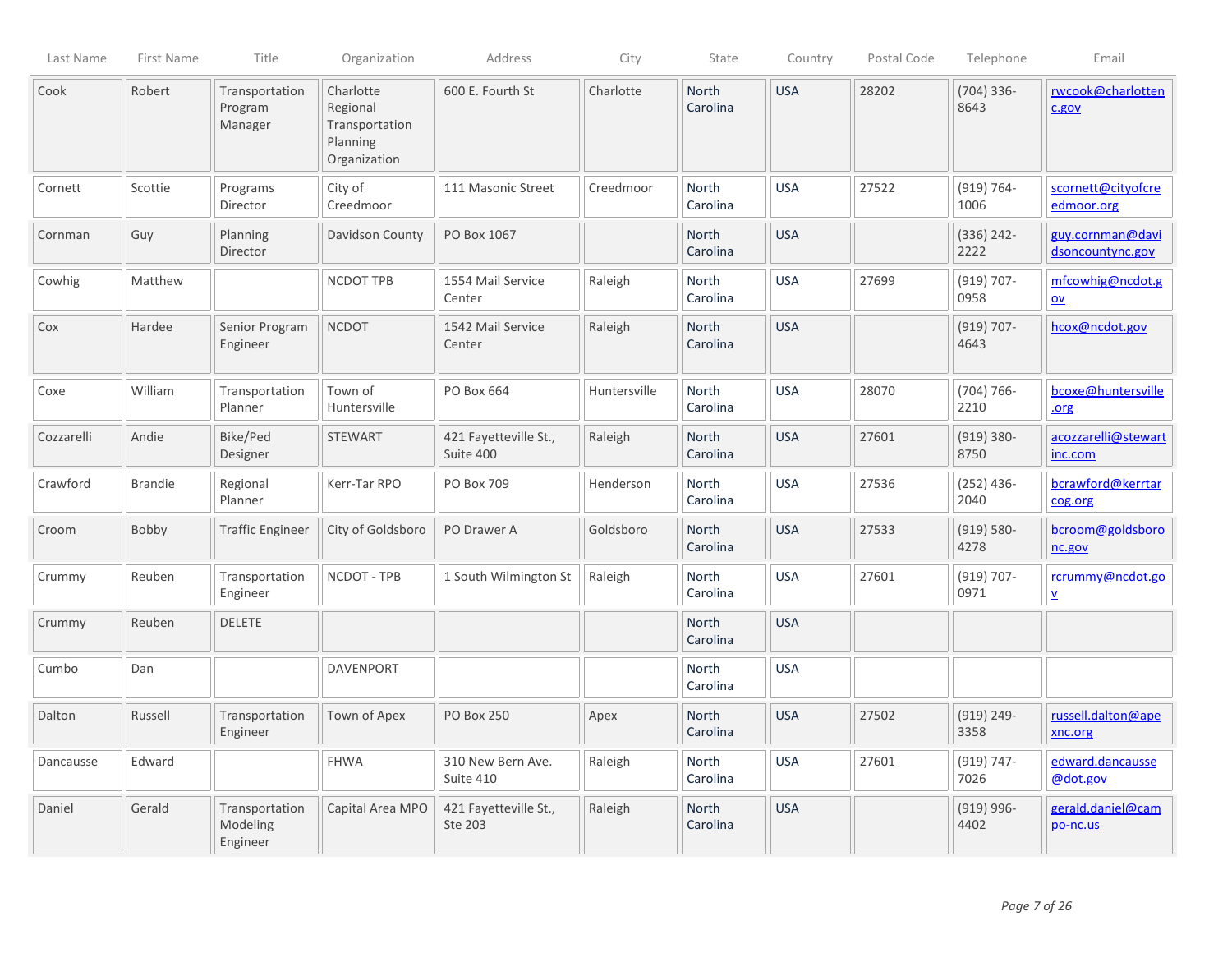| Last Name | First Name   | Title                                           | Organization                                               | Address                                 | City               | State                    | Country    | Postal Code | Telephone             | Email                               |
|-----------|--------------|-------------------------------------------------|------------------------------------------------------------|-----------------------------------------|--------------------|--------------------------|------------|-------------|-----------------------|-------------------------------------|
| Davis     | Wayne        | Transportation<br>Planning<br>Supervisor        | NCDOT - TPB                                                | 1 S Wilmington St                       | Raleigh            | North<br>Carolina        | <b>USA</b> | 27601       | $(919) 707 -$<br>0987 | wcdavis@ncdot.gov                   |
| Davis     | Candace      | Transportaton<br>Planning<br>Manager            | Town of Wake<br>Forest                                     | 301 S. Brooks Street                    | <b>Wake Forest</b> | North<br>Carolina        | <b>USA</b> |             | $(919)$ 435-<br>9513  | cdavis@wakeforest<br>nc.gov         |
| Dawson    | Aaron        | Transportation<br>Planner                       | Fayetteville Area<br><b>MPO</b>                            | 130 Gillespie St                        | Fayetteville       | <b>North</b><br>Carolina | <b>USA</b> | 28301       | $(910) 678 -$<br>7615 | adawson@co.cumb<br>erland.nc.us     |
| Day       | Jesse        | Senior Regional<br>Planner                      | <b>Piedmont Triad</b><br>Regional Council                  | 2408 Wright Avenue                      | Greensboro         | North<br>Carolina        | <b>USA</b> | 27403       | $(336)$ 904-<br>0300  | jday@ptrc.org                       |
| Day       | Matthew      | Principal<br>Planner                            | <b>Triangle Area</b><br><b>RPO</b>                         | 4307 Emperor Blvd,<br>Suite 110         | Durham             | <b>North</b><br>Carolina | <b>USA</b> | 27703       | $(919) 558 -$<br>9397 | mday@tjcog.org                      |
| Dearth    | Doug         | Board Chair,<br><b>FBRMPO</b>                   | <b>FBRMPO</b>                                              | 139 New Leicester<br>Hwy., Ste 140      | Asheville          | North<br>Carolina        | <b>USA</b> | 28806       | $(828)$ 989-<br>8139  | ddearth@weavervill<br>enc.org       |
| Dehler    | <b>Brian</b> |                                                 | H.W. Lochner,<br>Inc.                                      | 2840 Plaza Place Ste<br>202             | Raleigh            | <b>North</b><br>Carolina | <b>USA</b> | 27612       | $(919) 571 -$<br>7111 | bdehler@hwlochne<br>r.com           |
| Delk      | Todd         | Senior Planning<br>Engineer                     | City of Raleigh<br>Office of<br>Transportation<br>Planning | PO Box 590                              | Raleigh            | North<br>Carolina        | <b>USA</b> | 27602       | $(919)$ 996-<br>3240  | todd.delk@raleighn<br>c.gov         |
| Derney    | Ivo          |                                                 | AECOM                                                      | 1600 Perimeter Park<br>Drive, Suite 400 | Morrisville        | North<br>Carolina        | <b>USA</b> | 27560       | $(919) 461 -$<br>1376 | ivo.dernev@aecom.<br>com            |
| Desai     | Rupal        | Transportation<br>Engineer                      | <b>NCDOT</b>                                               | 1 S Wilmginton St                       | Raleigh            | <b>North</b><br>Carolina | <b>USA</b> |             | $(919) 707 -$<br>0942 | rpdesai@ncdot.gov                   |
| DeSantis  | William      | Corporate<br>Director Bicycle<br>Transportation | <b>VHB</b>                                                 | 10 Dorrance Street,<br>Suite 400        | Providence         | Rhode<br>Island          | <b>USA</b> | 02903       | $(401)$ 272-<br>8100  | wdesantis@vhb.co<br>$\underline{m}$ |
| Dixon     | Keith        |                                                 | <b>NCDOT</b>                                               | 1 S Wilmington St                       | Raleigh            | <b>North</b><br>Carolina | <b>USA</b> | 27601       | $(919) 707 -$<br>0984 | kgdixon@ncdot.gov                   |
| Dosse     | Linda        | Transportation<br>Engineer II                   | <b>NCDOT</b>                                               | 1 S Wilmington St                       | Raleigh            | North<br>Carolina        | <b>USA</b> | 27601       | $(919) 707 -$<br>0973 | ldosse@ncdot.gov                    |
| Earle     | Nastasha     |                                                 | <b>NCDOT</b>                                               | 5301 Summit Manor<br>Land Apt. 106      | Raleigh            | North<br>Carolina        | <b>USA</b> | 27613       | $(919) 707 -$<br>0931 | nbearle@ncdot.gov                   |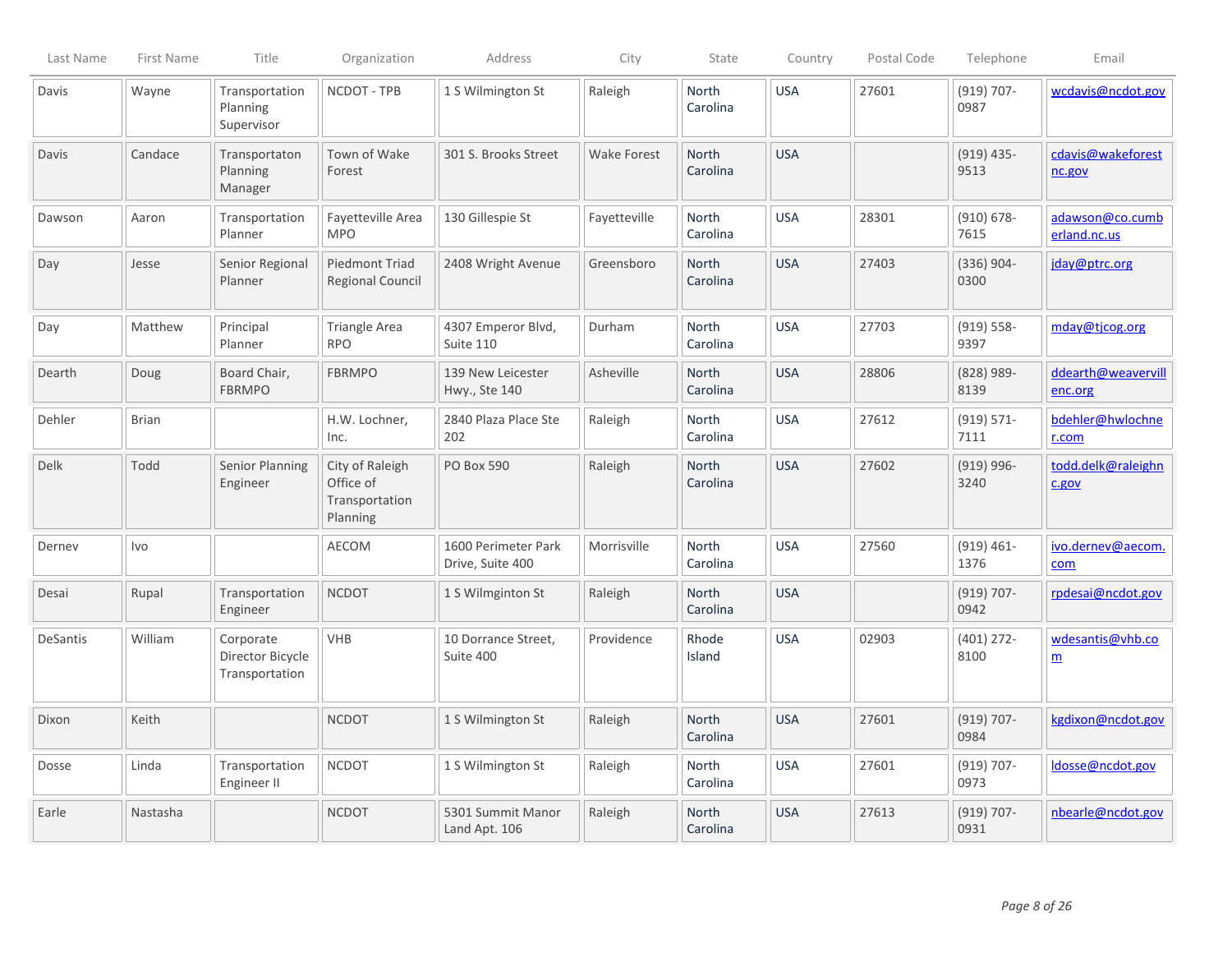| Last Name | First Name | Title                                                   | Organization                                 | Address                             | City              | State                    | Country    | Postal Code | Telephone             | Email                                       |
|-----------|------------|---------------------------------------------------------|----------------------------------------------|-------------------------------------|-------------------|--------------------------|------------|-------------|-----------------------|---------------------------------------------|
| Eastland  | Vicki      | Land of Sky<br><b>RPO</b><br>Coordinator                | Land of Sky<br><b>Regional Council</b>       | 339 New Leicester<br>Hwy, Suite 140 | Asheville         | North<br>Carolina        | <b>USA</b> | 28806       | $(828)$ 251-<br>6622  | vicki.eastland@land<br>ofsky.org            |
| Eatman    | David      | Transit<br>Administrator                                | City of Raleigh -<br>Public<br>Works/Transit | 222 West Hargett St                 |                   | North<br>Carolina        | <b>USA</b> |             | $(919) 996 -$<br>4040 | david.eatman@ralei<br>ghnc.gov              |
| Eatmon    | James      | Division<br>Program &<br>Schedule<br>Support<br>Manager | <b>NCDOT</b>                                 | PO Box 3165                         | Wilson            | North<br>Carolina        | <b>USA</b> | 27895       | $(252)$ 237-<br>6164  | jeatmon@ncdot.go<br>$\overline{\mathbf{v}}$ |
| Elam      | Laura      | Planning<br>Director                                    | City of Lincolnton                           | 114 West Sycamore<br>Street         |                   | North<br>Carolina        | <b>USA</b> |             | $(704) 740-$<br>6197  | lauraelam@ci.lincol<br>nton.nc.us           |
| Ellerby   | Theresa    | Project<br>Planning<br>Engineer                         | <b>NCDOT</b>                                 | 1548 Mail Service<br>Center         | Raleigh           | North<br>Carolina        | <b>USA</b> | 27699       | $(919) 707 -$<br>6020 | tellerby@ncdot.gov                          |
| Embry     | Vickie     | Transportation<br>Engineer                              | City of High Point                           | <b>PO Box 230</b>                   |                   | North<br>Carolina        | <b>USA</b> |             | $(336) 883 -$<br>3229 | vickie.embry@high<br>pointnc.gov            |
| Errett    | Greg       |                                                         | City of Winston-<br>Salem                    | PO Box 2511                         | Winston-<br>Salem | <b>North</b><br>Carolina | <b>USA</b> | 27102       | $(336) 747 -$<br>6871 | grege@cityofws.org                          |
| Faust     | Virginia   | Senior Planner                                          | NC Dept. of<br>Commerce                      | 31 College Place,<br>Bldg. B        | Asheville         | <b>North</b><br>Carolina | <b>USA</b> | 28801       | $(828)$ 251-<br>6914  | vfaust@nccommerc<br>e.com                   |
| Fischer   | Adam       | Director of<br>Transportation                           | City of<br>Greensboro                        | 300 W Washington<br>Street          |                   | <b>North</b><br>Carolina | <b>USA</b> |             | $(336) 373-$<br>2861  | adam.fischer@gree<br>nsboro-nc.gov          |
| Flanagan  | Patrick    |                                                         | Down East RPO                                | 233 Middle St                       |                   | <b>North</b><br>Carolina | <b>USA</b> |             | $(252)$ 229-<br>4332  | pglanagan@eccog.o<br>rg                     |
| Fluitt    | Allison    | Transportation<br>Engineer and<br>Planner               | Kimley-Horn                                  | 3001 Weston Parkway                 | Cary              | <b>North</b><br>Carolina | <b>USA</b> | 27613       | $(919) 677 -$<br>2000 | allison.fluitt@kimle<br>y-horn.com          |
| Freeman   | Colista    | Senior Planner                                          | Mulkey<br>Engineers &<br>Consultants         | 6750 Tryon Road                     | Cary              | North<br>Carolina        | <b>USA</b> | 27518       | $(919) 858 -$<br>1831 | lprusik@mulkeyinc.<br>com                   |
| Freitag   | Kurt       | Program<br>Engineer                                     | <b>NCDOT</b>                                 | 1542 Mail Service<br>Center         | Raleigh           | North<br>Carolina        | <b>USA</b> |             | $(919) 707 -$<br>4627 | kfreitag@ncdot.gov                          |
| Fuller    | Greg       | State ITS &<br>Signals Engineer                         | <b>NCDOT</b>                                 | MSC 1561                            | Raleigh           | North<br>Carolina        | <b>USA</b> | 27699       | $(919) 773-$<br>2800  | gfuller@ncdot.gov                           |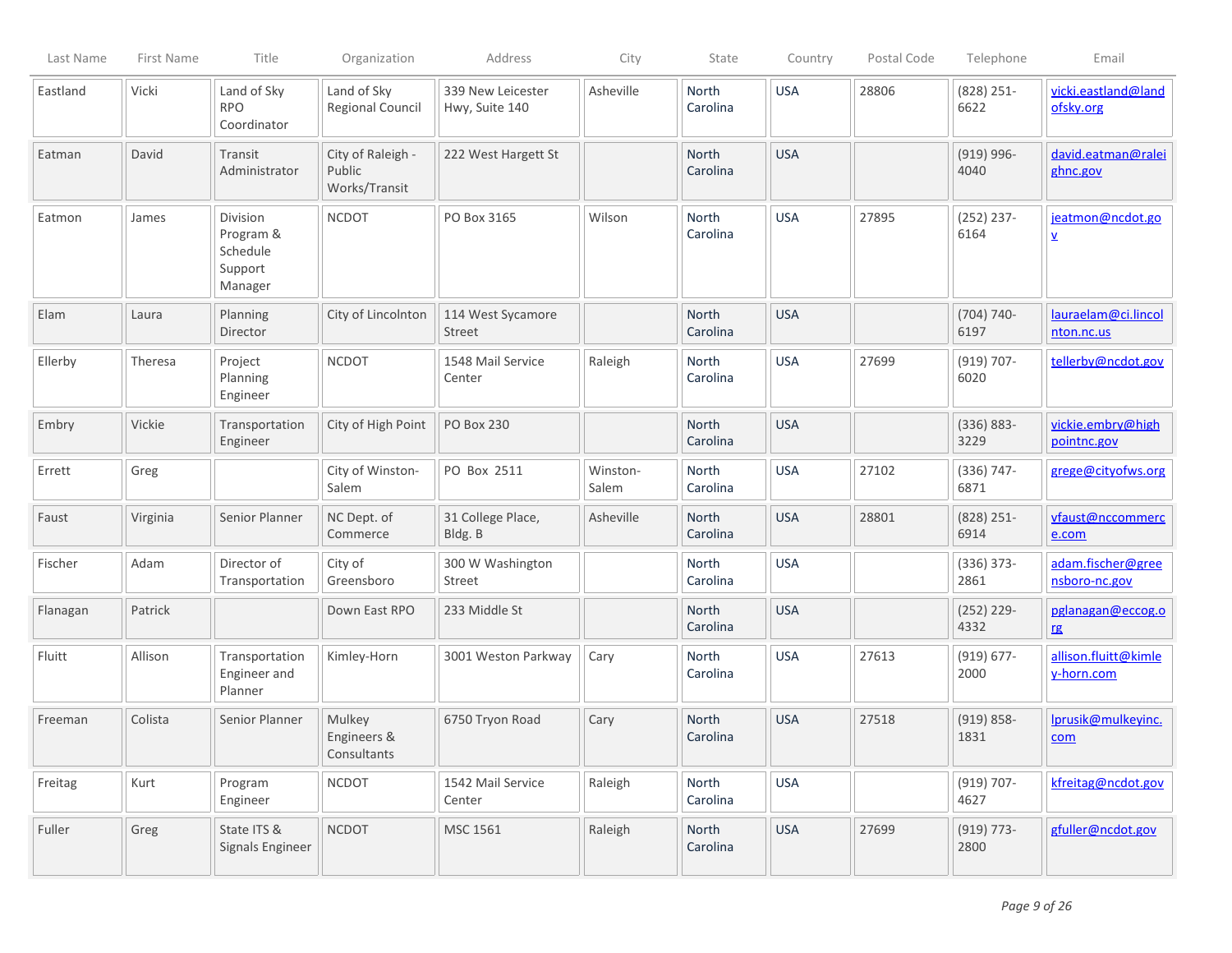| Last Name | First Name | Title                                    | Organization                                 | Address                                | City              | State                    | Country    | Postal Code | Telephone             | Email                           |
|-----------|------------|------------------------------------------|----------------------------------------------|----------------------------------------|-------------------|--------------------------|------------|-------------|-----------------------|---------------------------------|
| Fuller    | Karyl      | RPO Director                             | <b>IPDC</b>                                  | PO Box 841                             | Rutherfordton     | North<br>Carolina        | <b>USA</b> | 28139       | $(828)$ 351-<br>2331  | kfuller@regionc.org             |
| Gates     | Randi      |                                          | Stewart, Inc.                                | 200 S. College Street,<br>Suite 720    | Charlotte         | North<br>Carolina        | <b>USA</b> | 28202       | $(704)$ 334-<br>7925  | rgates@stewartinc.<br>com       |
| Geary     | Phil       | Transportation<br>Engineer I             | <b>NCDOT</b>                                 | 3330 Walnut Creek<br>Parkway Apt. D    | Raleigh           | North<br>Carolina        | <b>USA</b> | 27606       | $(919) 707 -$<br>0930 | pageary@ncdot.gov               |
| Geigle    | Joseph     | Congestion<br>Management &<br><b>ITS</b> | Federal Highway<br>Administation             | 310 New Bern Ave.,<br>Suite 410        | Raleigh           | North<br>Carolina        | <b>USA</b> | 27601       | $(919) 747 -$<br>7007 | joseph.geigle@dot.<br>gov       |
| Grady     | Adam       | Feasibility<br>Studies<br>Engineer       | <b>NCDOT</b>                                 | 1534 Mail Service<br>Center            | Raleigh           | North<br>Carolina        | <b>USA</b> |             | $(919) 707 -$<br>4610 | drfriedrichs@ncdot.<br>gov      |
| Graeff    | Joel       | Senior<br>Transportation<br>Planner      | Moffatt & Nichol                             | 1616 East Millbrook<br>Road, Suite 160 | Raleigh           | North<br>Carolina        | <b>USA</b> | 27609       | $(919) 781 -$<br>4626 | jgraeff@moffattnic<br>hol.com   |
| Graham    | James      | Principle<br>Transportation<br>Planner   | City of Gastonia<br>(GCLMPO)                 | PO Box 1748                            | Gastonia          | <b>North</b><br>Carolina | <b>USA</b> | 28053       | $(704)866 -$<br>3837  | vickiw@cityofgasto<br>nia.com   |
| Graham    | David      | Transportation<br>Planner                | <b>High Country</b><br>COG                   | 468 New Market Blvd                    | Boone             | North<br>Carolina        | <b>USA</b> | 28607       | $(828)$ 265-<br>5434  | dgraham@regiond.<br>org         |
| Greene    | Stephen    |                                          | Ramey Kemp &<br>Associates                   |                                        |                   | North<br>Carolina        | <b>USA</b> |             |                       |                                 |
| Greene    | Christa    | Senior Traffic<br>Engineer               | Stantec                                      | 801 Jones Franklin<br>Road, Suite 300  | Raleigh           | North<br>Carolina        | <b>USA</b> | 27606       | $(919) 856 -$<br>7588 | christa.greene@sta<br>ntec.com  |
| Gresham   | Teresa     |                                          | Kimley-Horn                                  | 3001 Weston Parkway                    | Cary              | North<br>Carolina        | <b>USA</b> | 27513       | $(919) 677 -$<br>2194 | tgresham@kimley-<br>horn.com    |
| Grzymski  | Andrew     |                                          | Charlotte<br>Department of<br>Transportation | 600 E. 4th Street 6th<br>Floor         | Charlotte         | North<br>Carolina        | <b>USA</b> | 28202       | $(704)$ 336-<br>3928  | agrzymski@charlott<br>enc.gov   |
| Gurak     | Jill       | Planning<br>Director                     | <b>ATKINS</b>                                | 1616 E Millbrook Rd                    | Raleigh           | <b>North</b><br>Carolina | <b>USA</b> | 27609       | $(919) 431 -$<br>5298 | jill.gurak@atkinsglo<br>bal.com |
| Haith     | Fredrick   | Transportation<br>Engineer               | Winston-Salem<br><b>DOT</b>                  | PO Box 2511                            | Winston-<br>Salem | North<br>Carolina        | <b>USA</b> | 27101       | $(336) 747 -$<br>6869 | fredrickh@cityofws.<br>org      |
| Hale      | Norm       |                                          | ParkTrans                                    |                                        |                   | North<br>Carolina        | <b>USA</b> |             |                       | norman@parktrans.<br>$com$      |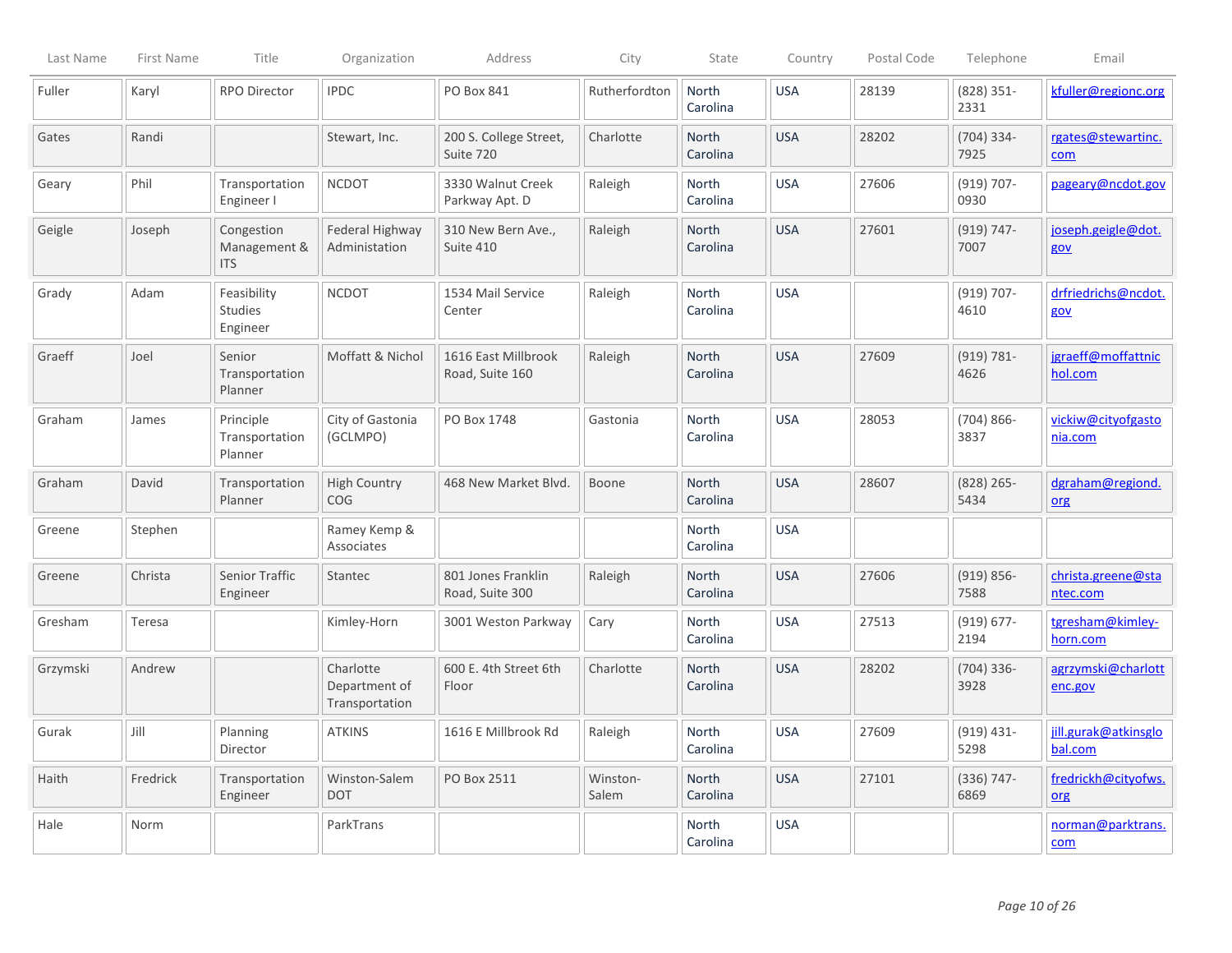| Last Name        | First Name | Title                                      | Organization                                                | Address                             | City              | State             | Country    | Postal Code | Telephone             | Email                                         |
|------------------|------------|--------------------------------------------|-------------------------------------------------------------|-------------------------------------|-------------------|-------------------|------------|-------------|-----------------------|-----------------------------------------------|
| Hammerbach<br>er | Scott      | Planning<br>Director                       | Franklin County                                             | 215 E Nash St                       | Louisburg         | North<br>Carolina | <b>USA</b> | 27549       | $(919)$ 496-<br>2909  | shammerbacher@fr<br>anklincountync.us         |
| Hampton          | Diane      | Division 9<br>Planning<br>Engineer         | <b>NCDOT</b>                                                | 375 Silas Creek<br>Parkway          | Winston-<br>Salem | North<br>Carolina | <b>USA</b> | 27127       | $(336) 747 -$<br>7800 | dkhampton@ncdot.<br>gov                       |
| Hanes            | John       | Transportation<br>Planner                  | High Point MPO                                              | PO Box 230                          |                   | North<br>Carolina | <b>USA</b> |             | $(336) 883 -$<br>3233 | john.hanes@highpo<br>intnc.gov                |
| Hanna            | Cheryl     | Transportation<br>Planner II               | <b>NCDOT</b>                                                | 1553 Mail Service<br>Center         |                   | North<br>Carolina | <b>USA</b> |             | $(919) 707 -$<br>4706 | cwhannah@ncdot.g<br>$\underline{\mathsf{ov}}$ |
| Hansen           | Bjorn      | Senior<br>Transportation<br>Planner        | City of Gastonia-<br><b>GCLMPO</b>                          | PO Box 1748                         | Gastonia          | North<br>Carolina | <b>USA</b> |             | $(704)866-$<br>6837   | vickiw@cityofgasto<br>nia.com                 |
| Harden           | Bailey     | Transportation<br>Engineering<br>Associate | <b>NCDOT</b>                                                | 804 W Morgan St.,<br>Apt R1A        | Raleigh           | North<br>Carolina | <b>USA</b> | 27603       | $(909) 707 -$<br>2609 | bharden@ncdot.go<br>⊻                         |
| Harris           | Jennifer   | Senior Project<br>Manager                  | <b>HNTB</b>                                                 | 343 E. Six Forks Road,<br>Suite 200 | Raleigh           | North<br>Carolina | <b>USA</b> | 27609       | $(919) 656 -$<br>7003 | jennharris1@hotma<br>il.com                   |
| Hart             | Cheryl     | Planning<br>Director                       | City of Oxford                                              | PO Box 1307                         |                   | North<br>Carolina | <b>USA</b> |             |                       | cheryl_hart@oxford<br>nc.org                  |
| Hatchell         | Susan      | President                                  | Susan Hatchell<br>Landscape<br>Architecture,<br><b>PLLC</b> | 711 W. North Street                 | Raleigh           | North<br>Carolina | <b>USA</b> | 27608       | $(919) 838 -$<br>9600 | Susan@SusanHatch<br>ell.com                   |
| Hawes            | Lynnise    | Feasibility<br>Studies<br>Engineer         | <b>NCDOT</b>                                                | 1542 Mail Service<br>Center         | Raleigh           | North<br>Carolina | <b>USA</b> |             | $(919) 707 -$<br>4662 | Imhawes@ncdot.go<br>⊻                         |
| Henderson        | Roger      | Senior Planner                             | Moffatt & Nichol                                            | 1616 E. Millbrook Rd,<br>Ste. 160   | Raleigh           | North<br>Carolina | <b>USA</b> | 27609       | $(919)$ 426-<br>6575  | RHenderson@moff<br>attnichol.com              |
| Henry            | Andy       | DCHC MPO                                   | City of Durham                                              | 101 City Hall Plaza                 | Durham            | North<br>Carolina | <b>USA</b> | 27701       | $(919) 560 -$<br>4366 | andy.henry@durha<br>mnc.gov                   |
| Heustess         | Aaron      | Transportation<br>Engineer                 | Kimley-Horn                                                 | 3001 Weston Parkway                 | Cary              | North<br>Carolina | <b>USA</b> | 27513       | $(919) 677 -$<br>2000 | aaron.heustess@ki<br>mley-horn.com            |
| Hildebrandt      | Heather    | Air Quality<br>Specialist                  | <b>NCDOT</b>                                                | 1554 Mail Service<br>Center         | Raleigh           | North<br>Carolina | <b>USA</b> | 27699       | $(919) 707 -$<br>0964 | hjhildebrandt@ncd<br>ot.gov                   |
| Hill             | Len        | Senior Project<br>Manager                  | AECOM                                                       | 3501 Corin Count                    |                   | North<br>Carolina | <b>USA</b> |             | $(919) 931 -$<br>3415 | len.hill@aecom.co<br>$\underline{\mathsf{m}}$ |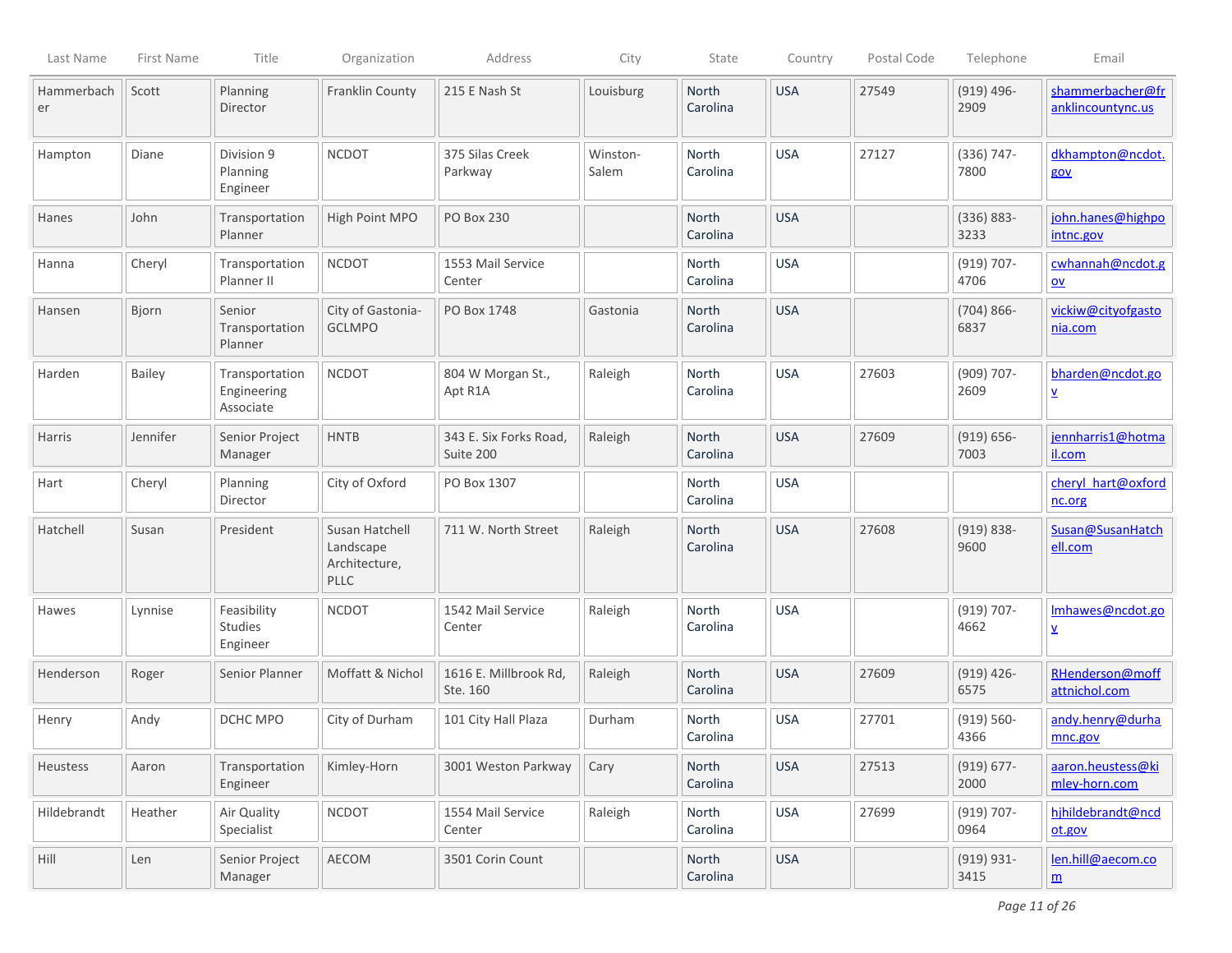| Last Name         | First Name | Title                                             | Organization                         | Address                                | City                | State             | Country    | Postal Code | Telephone             | Email                                          |
|-------------------|------------|---------------------------------------------------|--------------------------------------|----------------------------------------|---------------------|-------------------|------------|-------------|-----------------------|------------------------------------------------|
| Hodge             | Martha     | Planning<br>Project<br>Manager                    | Mulkey<br>Engineers &<br>Consultants | 6750 Tryon Road                        | Cary                | North<br>Carolina | <b>USA</b> | 27518       | $(919) 858 -$<br>1831 | Iprusik@mulkeyinc.<br>com                      |
| Hodges            | Gene       | Operations &<br>Facilities<br>Director            | Craven County                        | 406 Craven St                          | New Bern            | North<br>Carolina | <b>USA</b> | 28560       | $(252) 636 -$<br>6600 | mhodges@cravenc<br>ountync.gov                 |
| Hodges-<br>Copple | John       | Planning<br>Director                              | Triangle J Council<br>of Governments | 4307 Emperor Drive<br>#110             | Durham              | North<br>Carolina | <b>USA</b> | 27703       | $(919) 558 -$<br>9320 | johnhc@tjcog.org                               |
| Hoeweler          | Mark       | MPO Director                                      | <b>GSATS MPO</b>                     | 1230 Highmarket St                     | Georgetown          | South<br>Carolina | <b>USA</b> | 29440       | $(843)$ 436-<br>6130  | mhoeweler@wrcog.<br>org                        |
| Holland           | Peggy      | Senior<br>Transportation<br>Planner               | Jacksonville Uran<br>Area MPO        | <b>PO Box 128</b>                      | Jacksonville        | North<br>Carolina | <b>USA</b> |             | $(910) 938 -$<br>5073 | pholland@jacksonvi<br>llenc.gov                |
| Hoops             | George     | Planning and<br>Program<br>Development<br>Manager | <b>FHWA</b>                          | 310 New Bern Ave.,<br>Suite 410        | Raleigh             | North<br>Carolina | <b>USA</b> | 27601       | $(919) 747 -$<br>7022 | george.hoops@dot.<br>gov                       |
| Hopkins           | Joseph     | Division<br>Engineer                              | <b>NCDOT</b>                         | 2612 N. Duke Street                    | Durham              | North<br>Carolina | <b>USA</b> | 27704       | $(919)$ 220-<br>4600  | jopkins@ncdot.gov                              |
| Huegerich         | Reed       | Senior<br>Planner -<br>Transportation             | Town of Apex                         | <b>PO Box 250</b>                      | Apex                | North<br>Carolina | <b>USA</b> | 27502       | $(919) 249 -$<br>3505 | reed.huegerich@ap<br>exnc.org                  |
| Huegy             | Joseph     | Dir. Travel<br>Behavior<br>Modeling<br>Group      | <b>ITRE - NCSU</b>                   | Box 8601                               |                     | North<br>Carolina | <b>USA</b> |             | $(919) 513 -$<br>7378 | jbhuegy@ncsu.edu                               |
| Hughes            | Craig      | Mobility<br>Development<br>Specialist             | <b>NCDOT</b>                         | <b>PO Box 250</b>                      | North<br>Wilkesboro | North<br>Carolina | <b>USA</b> | 28659       | $(336)$ 903-<br>9245  | crhughes1@ncdot.g<br>$\underline{\mathsf{ov}}$ |
| Huntsinger        | Leta       | Senior<br>Professional<br>Associate               | Parsons<br>Brinckerhoff              | 434 Fayetteville<br>Street, Suite 1500 | Raleigh             | North<br>Carolina | <b>USA</b> | 27601       | $(919) 836 -$<br>4086 | huntsinger@pbworl<br>d.com                     |
| Hurst             | Josh       | Senior<br>Transportation<br>Engineer              | Clark Nexsen                         | 333 Fayetteville<br>Street, Suite 1000 | Raleigh             | North<br>Carolina | <b>USA</b> | 27604       | $(919) 828 -$<br>1876 | jhurst@clarknexsen<br>.com                     |
| Jackson           | Delane     | <b>Town Manager</b>                               | Town of River<br>Bend                | 45 Shoreline Drive                     | River Bend          | North<br>Carolina | <b>USA</b> | 28562       | $(252) 638 -$<br>3870 | manager@riverben<br>dnc.org                    |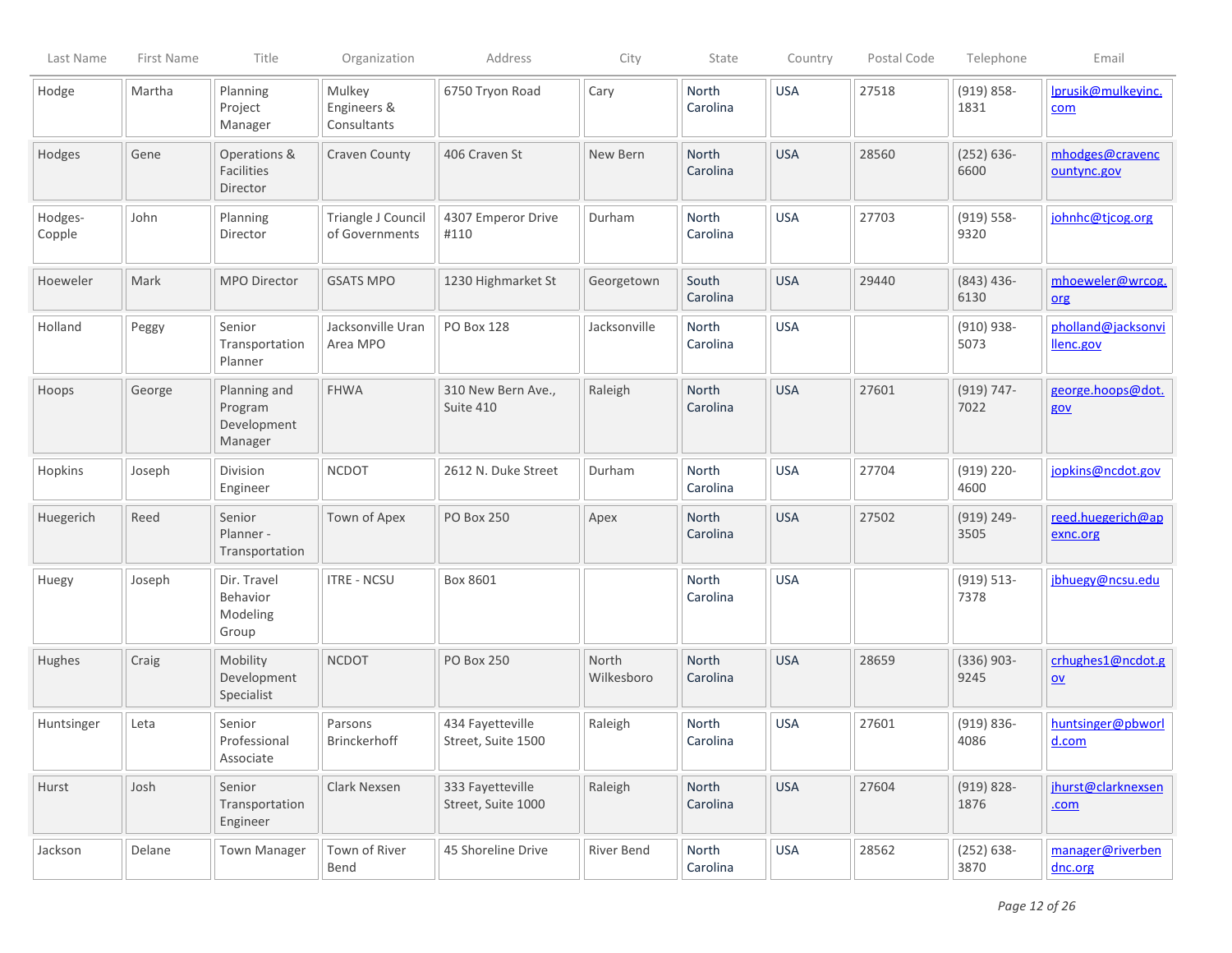| Last Name | First Name     | Title                                      | Organization                                                | Address                                  | City                 | State                    | Country    | Postal Code | Telephone             | Email                                    |
|-----------|----------------|--------------------------------------------|-------------------------------------------------------------|------------------------------------------|----------------------|--------------------------|------------|-------------|-----------------------|------------------------------------------|
| Jafari    | Reza           |                                            | <b>NCDOT</b>                                                | 9208 Winged Thistle<br>Ct.               | Raleigh              | North<br>Carolina        | <b>USA</b> | 27617       | $(919)$ 408-<br>7392  | rrjafari@ncdot.gov                       |
| James     | Connie         | Deputy<br>Director of<br>Transportation    | City of Winston-<br>Salem                                   | PO Box 2511                              | Winston-<br>Salem    | North<br>Carolina        | <b>USA</b> | 27102       | $(336) 747 -$<br>6872 | conniej@cityofws.o<br>rg                 |
| Javed     | Farhan         | Transportation<br>Engineer                 | <b>NCDOT</b>                                                | 1554 Mail Service<br>Center              | Raleigh              | <b>North</b><br>Carolina | <b>USA</b> | 27699       | $(909) 707 -$<br>0922 | fjaved@ncdot.gov                         |
| Jenkins   | Walter         | Transportation<br>Planner                  | PART                                                        | 107 Arrow Rd                             |                      | North<br>Carolina        | <b>USA</b> |             | $(336) 291 -$<br>4306 | walterj@partnc.org                       |
| Jernigan  | Elizabeth      | Regional<br>Planner II                     | <b>Piedmont Triad</b><br><b>Regional Council</b>            | 1398 Carrollton<br><b>Crossing Drive</b> | Kernersville         | <b>North</b><br>Carolina | <b>USA</b> | 27284       | $(336) 904 -$<br>0300 | ejernigan@ptrc.org                       |
| Johnson   | Edward         | Asst. Dir. Div.<br>Bike and Ped.<br>Trans. | <b>NCDOT</b>                                                | 1 South Wilmington<br><b>Street</b>      | Raleigh              | North<br>Carolina        | <b>USA</b> | 27601       | $(919) 707 -$<br>2604 | erjohnson2@ncdot.<br>gov                 |
| Johnson   | Edison         | Professor<br>Emeritus                      | <b>NCAMPO</b>                                               | 408 E Dynasty Dr                         | Cary                 | North<br>Carolina        | <b>USA</b> | 27513       | $(919) 810 -$<br>2808 | edison.johnson@g<br>mail.com             |
| Johnson   | Danny          | Assistant<br>Planning<br>Director          | Town of Fuquay-<br>Varina                                   | 401 Old Honeycutt Rd                     | <b>Fuquay Varina</b> | North<br>Carolina        | <b>USA</b> | 27526       | $(919) 567 -$<br>3902 | djohnson@fuquay-<br>varina.org           |
| Jones     | <b>Brandon</b> | Deputy Division<br>Five Engineer           | <b>NCDOT</b>                                                | 2612 N. Duke St                          | Durham               | North<br>Carolina        | <b>USA</b> | 27704       | $(919)$ 220-<br>4600  | bhjones@ncdot.gov                        |
| Jorgensen | Justin         | Transportation<br>Planner                  | <b>Granville County</b>                                     | 122 Williamsboro<br>Street               | Oxford               | <b>North</b><br>Carolina | <b>USA</b> | 27581       | $(919) 603 -$<br>1332 | justin.jorgensen@gr<br>anvillecounty.org |
| Judge     | William        | Development<br>Review<br>Engineer          | City of Durham                                              | 101 City Hall Plaza                      | Durham               | North<br>Carolina        | <b>USA</b> | 27701       | $(919) 560 -$<br>4366 | bill.judge@durham<br>nc.gov              |
| Keilson   | David          |                                            | <b>NCDOT</b>                                                | 1710 East Marion St                      | Shelby               | North<br>Carolina        | <b>USA</b> | 28152       | $(919)$ 274-<br>9261  | dpkeilson@ncdot.g<br>$ov$                |
| Kelly     | Bowman         | Transportation<br>Engineer                 | City of Raleigh,<br>Office of<br>Transportation<br>Planning | PO Box 590                               | Raleigh              | North<br>Carolina        | <b>USA</b> | 27602       |                       | bowman.kelly@rale<br>ighnc.gov           |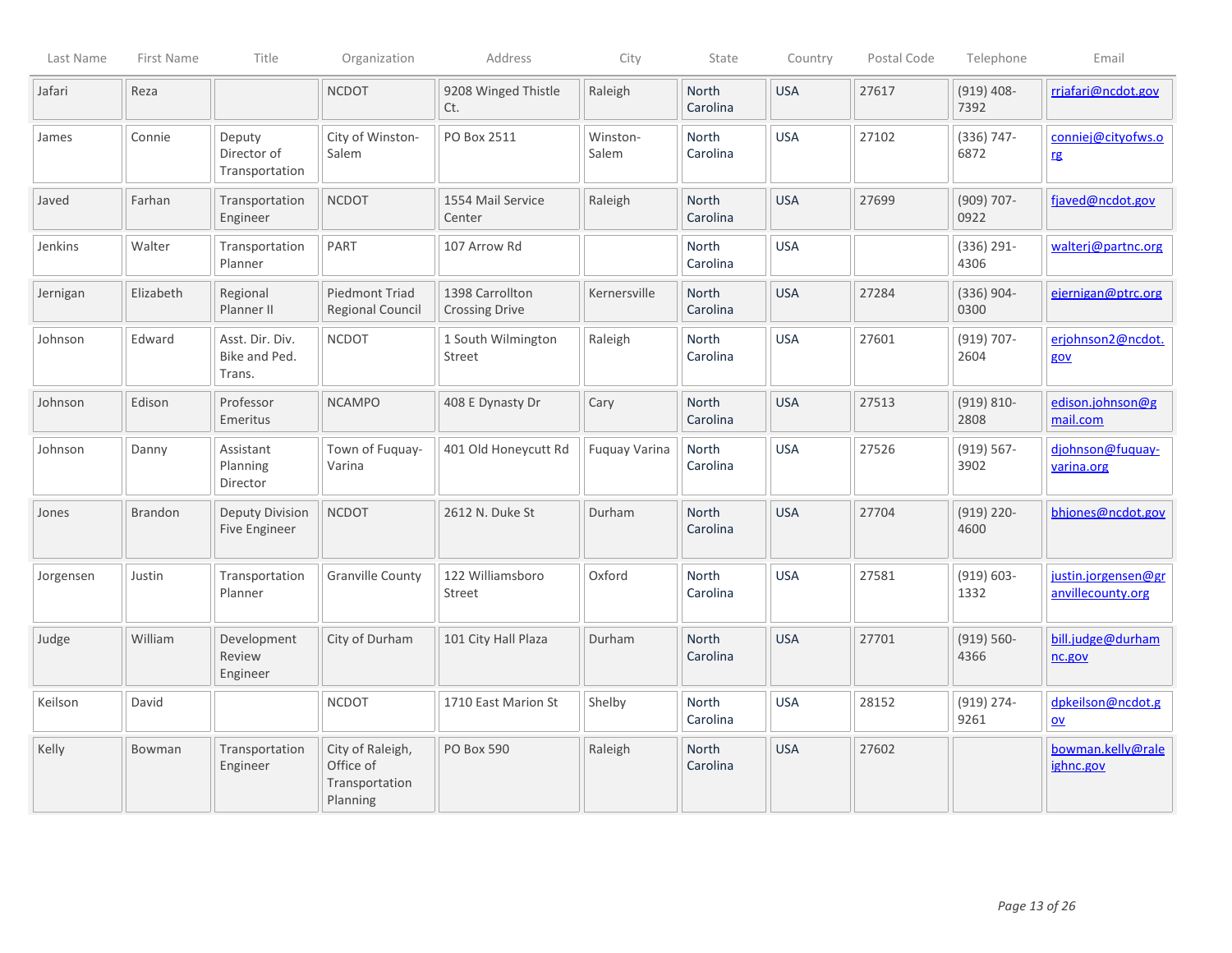| Last Name  | First Name   | Title                                                       | Organization                                                | Address                                  | City           | State             | Country    | Postal Code | Telephone             | Email                                 |
|------------|--------------|-------------------------------------------------------------|-------------------------------------------------------------|------------------------------------------|----------------|-------------------|------------|-------------|-----------------------|---------------------------------------|
| Kim        | Tae-Gyu      | Model<br>Research and<br>Development<br>Group<br>Supervisor | <b>NCDOT</b>                                                | 1 S Wilmington Street                    | Raleigh        | North<br>Carolina | <b>USA</b> | 27601       | $(919) 707 -$<br>0955 | tae-<br>gyukim@ncdot.gov              |
| Kirstner   | Mark         | Director of<br>Planning                                     | <b>PART</b>                                                 | 107 Arrow Rd                             |                | North<br>Carolina | <b>USA</b> |             | $(336) 291 -$<br>4308 | markk@partnc.org                      |
| Knight     | Corey        | Sr. Project<br>Engineer                                     | Wilmington MPO                                              | 305 Chestnut St                          | Wilmington     | North<br>Carolina | <b>USA</b> |             | $(910)$ 473-<br>5113  | corey.knight@wilmi<br>ngtonnc.gov     |
| Kovasckitz | Liz          | Principal &<br>Planning<br>Program<br>Manager               | Mulkey<br>Engineers &<br>Consultants                        | PO Box 33127                             | Raleigh        | North<br>Carolina | <b>USA</b> | 27636       | $(919) 851 -$<br>1912 | Iprusik@mulkeyinc.<br>com             |
| Kozlosky   | Mike         | Executive<br>Director                                       | Wilmington MPO                                              | PO Box 1818                              | Wilmington     | North<br>Carolina | <b>USA</b> | 28402       | $(910) 342 -$<br>2781 | mike.kozlosky@wil<br>mingtonnc.gov    |
| Krause     | John         |                                                             | <b>JAMAR</b><br>Technologies, Inc.                          |                                          |                | North<br>Carolina | <b>USA</b> |             |                       | sales@jamartehc.co<br>$\underline{m}$ |
| Kubilins   | Margaret     | Traffic<br>Engineering<br>Manager                           | <b>VHB</b>                                                  | 4500 Main Street,<br>Suite 400           | Virginia Beach | Virginia          | <b>USA</b> | 23462       | $(757) 869 -$<br>0042 | mkubilins@vhb.co<br>$\underline{m}$   |
| Laforty    | <b>Brock</b> |                                                             | Parsons<br>Brinckerhoff                                     | 121 West Trade<br>Street, Suite 1950     | Charlotte      | North<br>Carolina | <b>USA</b> | 28202       | $(704)$ 342-<br>5418  | lafortybw@pbworld<br>.com             |
| Laird      | Kyle         | Mobility &<br>Systems<br>Planner                            | PART                                                        | 107 Arrow Road                           |                | North<br>Carolina | <b>USA</b> |             | $(336) 291 -$<br>4309 | kylel@partnc.org                      |
| Lakata     | Rick         | Senior Program<br>Engineer                                  | <b>NCDOT</b>                                                | 1542 Mail Service<br>Center              | Raleigh        | North<br>Carolina | <b>USA</b> |             | $(919) 707 -$<br>4629 | rilakata@ncdot.gov                    |
| Lamb       | Eric         | Manager                                                     | City of Raleigh,<br>Office of<br>Transportation<br>Planning | PO Box 590                               | Raleigh        | North<br>Carolina | <b>USA</b> | 27602       | $(919) 996 -$<br>3240 | eric.lamb@raleighn<br>c.gov           |
| Landa      | Nicholas     | Transportation<br>Planner                                   | RS&H                                                        | 1515 Market Street,<br><b>Suite 1130</b> | Philadelphia   | Pennsylvani<br>a  | <b>USA</b> | 19102       | $(704)$ 940-<br>4730  | nick.landa@rsandh.<br>com             |
| Lane       | Jeffrey      | Senior<br>Transportation<br>Planner                         | Stantec                                                     | 801 Jones Franklin<br>Road               | Raleigh        | North<br>Carolina | <b>USA</b> |             | $(919) 865 -$<br>7565 | scott.lane@stantec.<br>com            |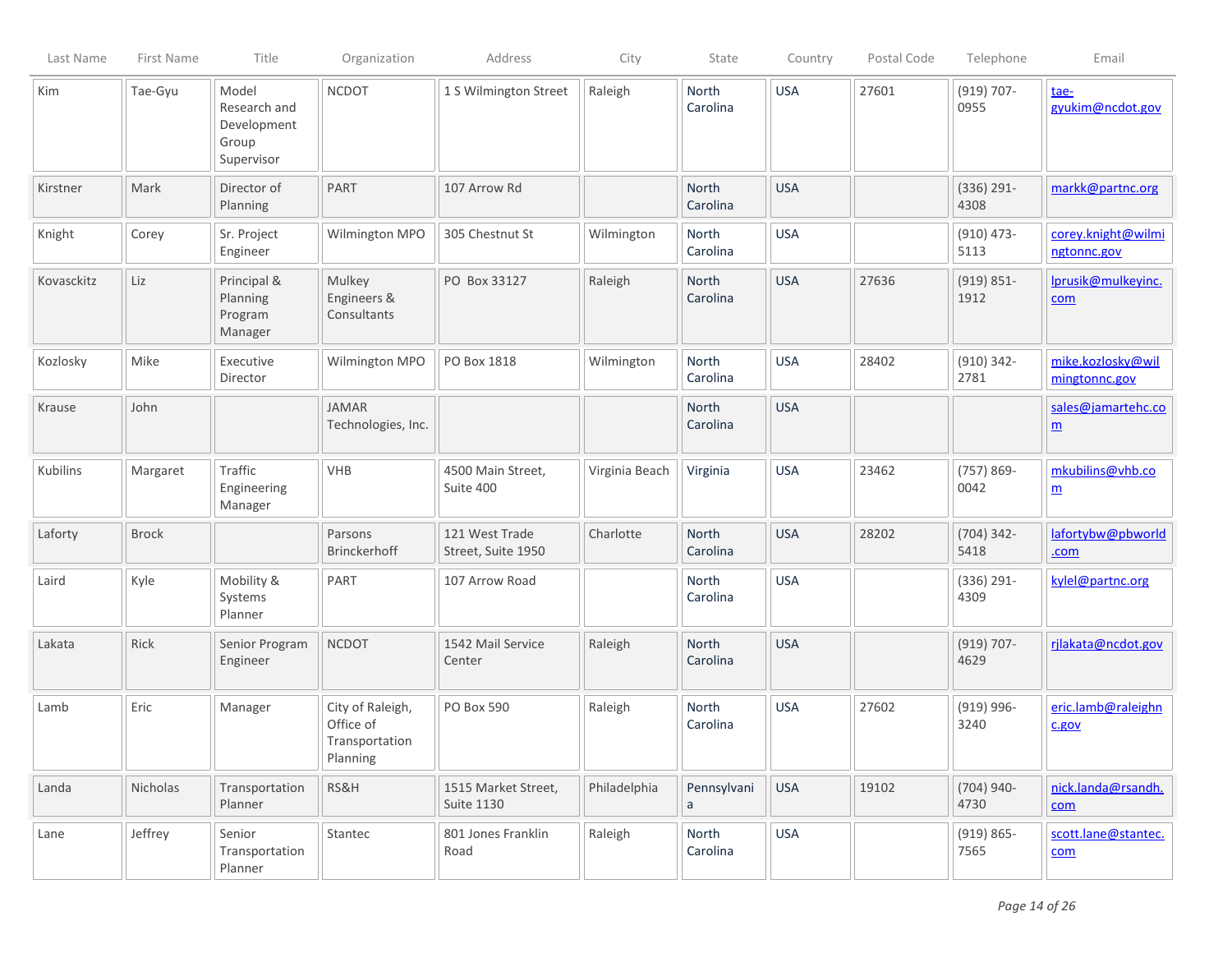| Last Name          | First Name | Title                                              | Organization                                                        | Address                                 | City         | State                    | Country    | Postal Code | Telephone             | Email                                                |
|--------------------|------------|----------------------------------------------------|---------------------------------------------------------------------|-----------------------------------------|--------------|--------------------------|------------|-------------|-----------------------|------------------------------------------------------|
| Larkins            | Kelly      | Transportation<br>Planner                          | <b>Greater Hickory</b><br><b>MPO</b>                                | 1880 2nd Ave. NW                        | Hickory      | <b>North</b><br>Carolina | <b>USA</b> | 28601       | $(828)$ 485-<br>4231  | kelly.larkins@wpco<br>g.org                          |
| Lassiter           | Cornelius  | <b>CEI Division</b><br>Manager                     | <b>SEPI Engineering</b><br>& Construction                           | 1025 Wade Avenue                        |              | <b>North</b><br>Carolina | <b>USA</b> |             | $(919) 789-$<br>9977  | jklausman@sepieng<br>ineering.com                    |
| League             | Bob        | Principal<br>Transportation<br>Planner             | City of Rocky<br>Mount                                              | PO Box 1180                             | Rocky Mount  | North<br>Carolina        | <b>USA</b> | 27802       | $(252)$ 972-<br>1129  | bob.league@rocky<br>mountnc.gov                      |
| Lebsock            | Vic        | Greenway<br>Planner                                | <b>STEWART</b>                                                      | 421 Fayetteville St.,<br>Suite 400      | Raleigh      | North<br>Carolina        | <b>USA</b> | 27601       | $(919) 380 -$<br>8750 | vlebsock@stewartin<br>c.com                          |
| Ledbetter          | Dean       | <b>Senior Planning</b><br>Engineer                 | <b>NCDOT Division</b><br>11                                         | <b>PO Box 250</b>                       | N Wilkesboro | North<br>Carolina        | <b>USA</b> | 28659       | $(336)$ 903-<br>9129  | dledbetter@ncdot.g<br>$ov$                           |
| Lee                | Wongoo     | <b>GIS Specialist</b>                              | <b>NCDOT</b>                                                        | 1 S Wilmington St                       | Raleigh      | North<br>Carolina        | <b>USA</b> | 27601       | $(919) 707 -$<br>0925 | wlee3@ncdot.gov                                      |
| Leggett            | Calvin     | Program<br>Development<br><b>Branch</b><br>Manager | <b>NCDOT</b>                                                        | 1542 Mail Service<br>Center             | Raleigh      | North<br>Carolina        | <b>USA</b> |             | $(919) 707 -$<br>4610 | cleggett@ncdot.gov                                   |
| Lenart-<br>Redmond | Anne       |                                                    | STV Inc                                                             | 1800 Perimeter Park<br>Drive, Suite 120 | Morrisville  | North<br>Carolina        | <b>USA</b> | 27560       | $(919)$ 238-<br>6676  | anne.lenart-<br>redmond@stvinc.co<br>$\underline{m}$ |
| Leonard            | Candice    | Transportation<br>Planning<br>Engineer             | Charlotte<br>Regional<br>Transportation<br>Planning<br>Organization | 600 E. Fourth Street                    | Charlotte    | <b>North</b><br>Carolina | <b>USA</b> | 28202       | $(704)$ 336-<br>4695  | cleonard@charlotte<br>nc.gov                         |
| Lesch              | Joseph     |                                                    | <b>Union County</b><br>Planning<br>Department                       | 500 North Main Street                   | Monroe       | North<br>Carolina        | <b>USA</b> | 28112       | $(704)$ 283-<br>3690  | Joseph.Lesch@co.u<br>nion.nc.us                      |
| Letchworth         | William    | Transportation<br>Engineer                         | Volkert                                                             | 5540 Centerview Dr<br>Suite 305         | Raleigh      | North<br>Carolina        | <b>USA</b> | 27606       | $(919) 805 -$<br>4900 | will.letchworth@vol<br>kert.com                      |
| Lewis              | Ed         | Planning<br>Engineer                               | <b>NCDOT Division 7</b>                                             | PO Box 14996                            |              | North<br>Carolina        | <b>USA</b> |             | $(336)$ 487-<br>0000  | elewis@ncdot.gov                                     |
| Lewis              | Derrick    | Feasibility<br><b>Studies Unit</b><br>Head         | <b>NCDOT</b>                                                        | 1542 Mail Service<br>Center             | Raleigh      | North<br>Carolina        | <b>USA</b> |             | $(919) 707 -$<br>4663 | dlewis@ncdot.gov                                     |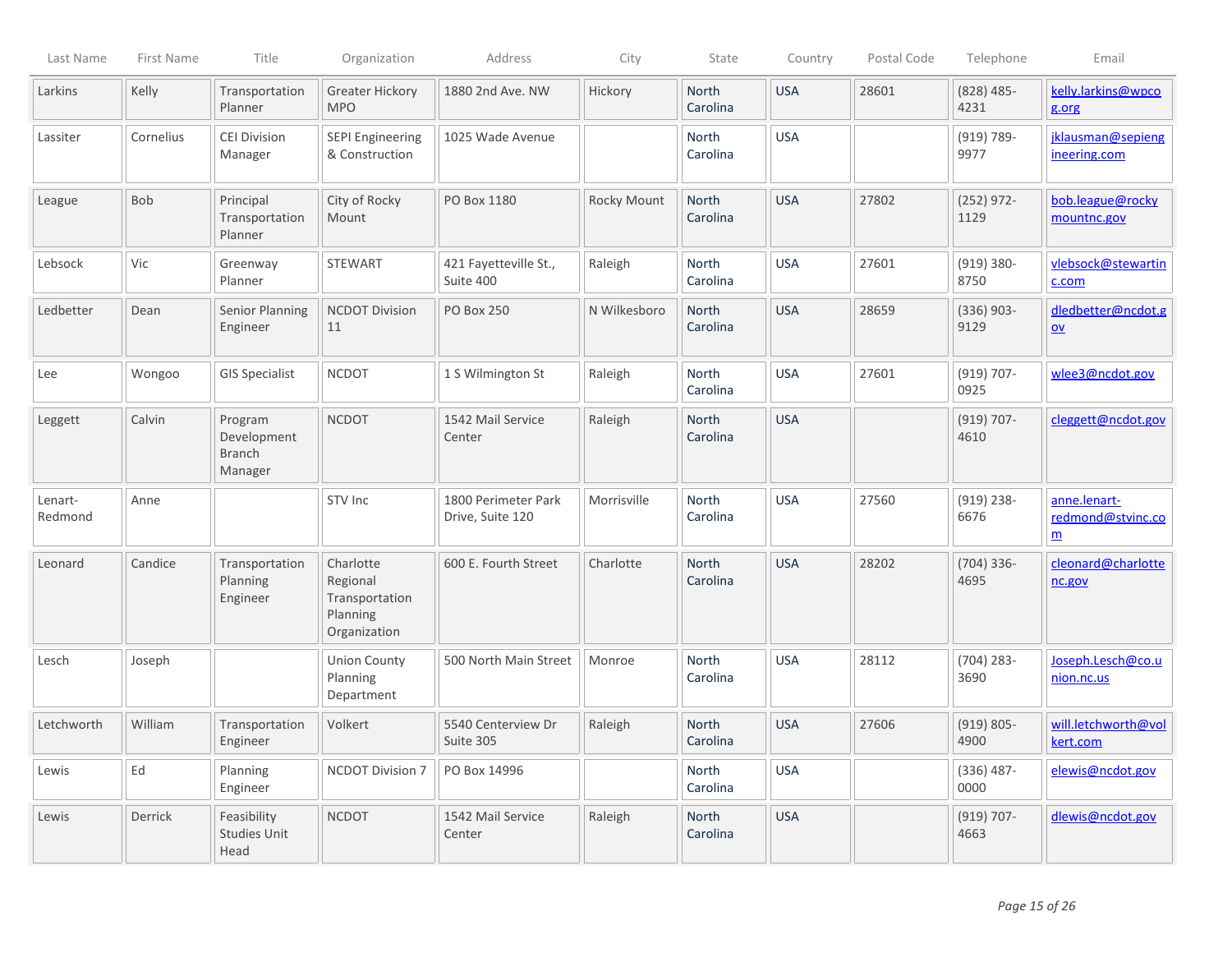| Last Name  | First Name   | Title                              | Organization                     | Address                                 | City         | State                    | Country    | Postal Code | Telephone             | Email                                          |
|------------|--------------|------------------------------------|----------------------------------|-----------------------------------------|--------------|--------------------------|------------|-------------|-----------------------|------------------------------------------------|
| Lewis      | Kevin        | Planner                            | Franklin County                  | 215 E Nash St                           | Louisburg    | North<br>Carolina        | <b>USA</b> | 27549       | $(919)$ 496-<br>2909  | klewis@franklincou<br>ntync.us                 |
| Lotfi      | Ray          | Program<br>Engineer                | <b>NCDOT</b>                     | 1542 Mail Service<br>Center             | Raleigh      | North<br>Carolina        | <b>USA</b> |             | $(919) 707 -$<br>4630 | ralotfi@ncdot.gov                              |
| Lu         | Hong         |                                    | <b>NCDOT</b>                     | 1 S Wilmington St                       | Raleigh      | North<br>Carolina        | <b>USA</b> | 27601       | $(919) 707 -$<br>0959 | hlu@ncdot.gov                                  |
| Lucas      | Katina       | Senior Program<br>Engineer         | <b>NCDOT</b>                     | 1542 Mail Service<br>Center             | Raleigh      | North<br>Carolina        | <b>USA</b> |             | $(919) 707 -$<br>4632 | ktlucas@ncdot.gov                              |
| Ludwig     | Matt         | Bike/Ped<br>Engineer               | <b>STEWART</b>                   | 421 Fayetteville St.,<br>Suite 400      | Raleigh      | North<br>Carolina        | <b>USA</b> | 27601       | $(919) 380 -$<br>8750 | mludwig@stewartin<br>c.com                     |
| Lukasina   | Chris        | Executive<br>Director              | Capital Area MPO                 |                                         |              | North<br>Carolina        | <b>USA</b> |             | $(919)$ 996-<br>4402  | chris.lukasina@cam<br>po-nc.us                 |
| Lusk       | <b>Brian</b> | Senior<br>Operations<br>Manager    | STV Incorporated                 | 1800 Perimeter Park<br>Drive, Suite 120 |              | North<br>Carolina        | <b>USA</b> |             | $(919)$ 238-<br>6675  | brian.lusk@stvinc.c<br>om                      |
| Mahjoub    | Mohammed     | Project Design<br>Engineer         | NCDOT-<br>Roadway Design<br>Unit | 1582 MSC                                | Raleigh      | North<br>Carolina        | <b>USA</b> | 27699       | $(919) 707 -$<br>6200 | mmahjoub@ncdot.<br>gov                         |
| Mandeville | Michael      | Transportation<br>Planner          | Fayetteville Area<br><b>MPO</b>  | 130 Gillespie St                        | Fayetteville | <b>North</b><br>Carolina | <b>USA</b> | 28301       | $(910) 678 -$<br>7620 | mmandeville@co.c<br>umberland.nc.us            |
| Marley     | Bill         | Transportation<br>Planner          | FHWA - NC<br>Division            | 310 New Bern Ave.,<br>Suite 410         | Raleigh      | North<br>Carolina        | <b>USA</b> | 27601       | $(919) 747 -$<br>7028 | bill.marley@dot.gov                            |
| Marshall   | Travis       | Eastern Unit<br>Head               | NCDOT-TPB                        | 1 S Wilmington St                       | Raleigh      | North<br>Carolina        | <b>USA</b> | 27601       | $(919) 707 -$<br>0907 | tmarshall@ncdot.g<br>$\underline{\mathsf{ov}}$ |
| Marshall   | John         | <b>GHMPO</b><br>Coordinator        | Western<br>Piedmont COG          | 1880 2nd Avenue, NW                     | Hickory      | North<br>Carolina        | <b>USA</b> | 28601       | $(828)$ 485-<br>4232  | john.marshall@wpc<br>og.org                    |
| Martin     | William      | Program<br>Management<br>Unit Head | <b>NCDOT</b>                     | 1542 Mail Service<br>Center             | Raleigh      | North<br>Carolina        | <b>USA</b> |             | $(919) 707 -$<br>4633 | wmartin@ncdot.go<br>⊻                          |
| Martin     | Bret         | Transportation<br>Planner          | <b>Orange County</b>             | PO Box 8181                             | Hillsborough | North<br>Carolina        | <b>USA</b> | 27278       | $(919)$ 245-<br>2582  | brmartin@orangeco<br>untync.gov                |
| Maxey      | Kimberly     | MPO Planner                        | New Bern Area<br><b>MPO</b>      | 303 First Street                        | New Bern     | North<br>Carolina        | <b>USA</b> | 28560       | $(252) 639 -$<br>7592 | maxeyk@nbampo.o<br>rg                          |
| McFalls    | Eddie        |                                    | AECOM                            |                                         |              | North<br>Carolina        | <b>USA</b> |             |                       | eddie.mcfalls@aeco<br>m.com                    |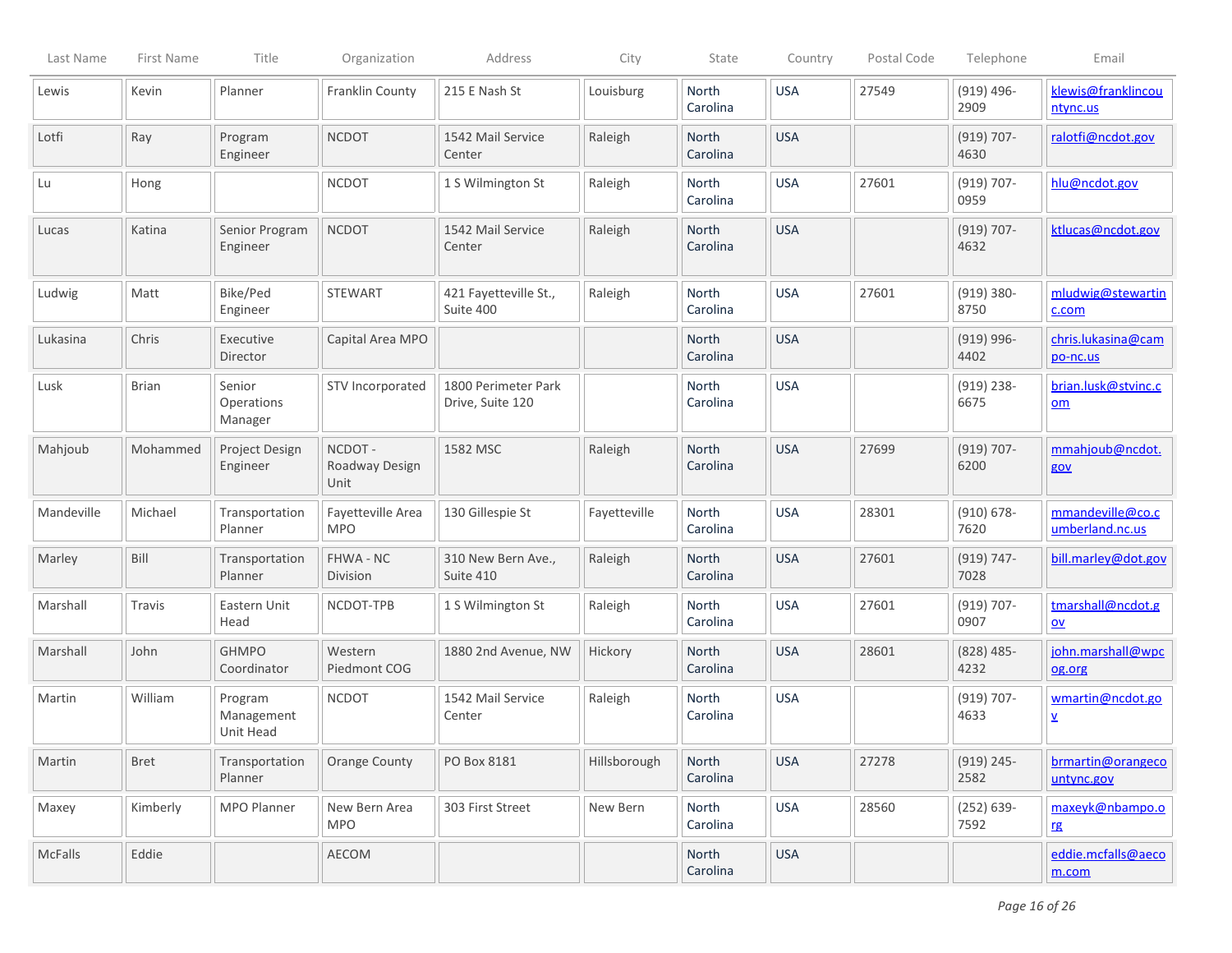| Last Name          | First Name   | Title                                  | Organization                    | Address                          | City              | State                    | Country    | Postal Code | Telephone             | Email                                          |
|--------------------|--------------|----------------------------------------|---------------------------------|----------------------------------|-------------------|--------------------------|------------|-------------|-----------------------|------------------------------------------------|
| McIntyre           | Lydia        | Planning<br>Engineer                   | City of<br>Greensboro           | 300 W Washington<br>Street       | Greensboro        | North<br>Carolina        | <b>USA</b> |             | $(336)$ 373-<br>3117  | lydia.mcintyre@gre<br>ensboro-nc.gov           |
| McMellon           | Jim          | Project Design<br>Engineer             | <b>NCDOT</b>                    | 1582 MSC                         | Raleigh           | North<br>Carolina        | <b>USA</b> | 27699       | $(919) 707 -$<br>6200 | jmcmellon@ncdot.g<br>$\underline{\mathsf{ov}}$ |
| Merithew           | Brendan      |                                        | <b>NCDOT</b>                    | 1 S Wilmington St                | Raleigh           | North<br>Carolina        | <b>USA</b> | 27601       | $(919) 707 -$<br>0943 | bwmerithew@ncdo<br>t.gov                       |
| Meyer              | Tyler        | Planning<br>Manager                    | City of<br>Greensboro           | 300 W Washington St              | Greensboro        | North<br>Carolina        | <b>USA</b> |             | $(336) 373 -$<br>2254 | tyler.meyer@green<br>sboro-nc.gov              |
| Midkiff            | Eric         |                                        | <b>NCDOT</b>                    | 1548 Mail Service<br>Center      | Raleigh           | North<br>Carolina        | <b>USA</b> | 2769        | $(919) 707 -$<br>6030 | emidkiff@ncdot.go<br>V                         |
| Miller             | Kristina     | Project<br>Manager                     | RK&K                            | 900 Ridgefield Drive,<br>Ste 350 | Raleigh           | North<br>Carolina        | <b>USA</b> | 27609       | $(919) 878 -$<br>9560 | kmiller@rkk.com                                |
| Miller             | Joseph       | Planning<br>Engineer                   | NCDOT - PDEA                    | 1548 Mail Service<br>Center      | Raleigh           | North<br>Carolina        | <b>USA</b> | 27699       | $(919) 707 -$<br>6031 | josephmiller@ncdot<br>.gov                     |
| Miller             | Wendy        | Transportation<br>Principal<br>Planner | Winston-Salem<br>Urban Area MPO | PO Box 2511                      | Winston-<br>Salem | North<br>Carolina        | <b>USA</b> | 27102       | $(336) 747 -$<br>6878 | wendym@cityofws.<br>org                        |
| Miquel             | Roberto      |                                        | <b>CDM Smith</b>                | 5400 Glenwood Ave.,<br>Ste 400   | Raleigh           | North<br>Carolina        | <b>USA</b> | 27612       | $(919)$ 325-<br>3605  | miquelro@cdmsmit<br>h.com                      |
| Moon               | Tina         | Planning<br>Administrator              | Town of Carrboro                | 301 W. Main Street               | Carrboro          | North<br>Carolina        | <b>USA</b> | 27510       | $(919) 918 -$<br>7325 | cmoon@townofcarr<br>boro.org                   |
| <b>Morales</b>     | Suzette      | Transportation<br>Engineer             | NCDOT - TPB                     | 1554 Mail Service<br>Center      | Raleigh           | North<br>Carolina        | <b>USA</b> | 27699       | $(919) 707 -$<br>0900 | smorales@ncdot.go<br>$\underline{v}$           |
| Morehead           | Travis       | Director of<br>Operations              | Carolina Thread<br>Trail        | 4530 Park Road                   | Charlotte         | <b>North</b><br>Carolina | <b>USA</b> | 28209       | $(704)$ 376-<br>2556  | travis@carolinathre<br>adtrail.org             |
| Morrow             | Kerry        | Statewide Plan<br>Engineer             | <b>NCDOT</b>                    | 1554 MSC                         | Raleigh           | <b>North</b><br>Carolina | <b>USA</b> | 27699       | $(919) 707 -$<br>0924 | kmorrow@ncdot.go<br>$\underline{\mathsf{v}}$   |
| Morton             | <b>Brian</b> | Senior<br>Research<br>Associate        | University of<br>North Carolina | Campos Box 3410                  | Chapel Hill       | <b>North</b><br>Carolina | <b>USA</b> | 27599       |                       | bimorton@unc.edu                               |
| Moya-<br>Astudillo | Carlos       | Transportation<br>Engineer II          | NCDOT - TPB                     | 1 S Wilmington St                | Raleigh           | <b>North</b><br>Carolina | <b>USA</b> | 27601       | $(919) 707 -$<br>0934 | cemova@ncdot.gov                               |
| Murphy             | Tara         | Senior Land<br>Planner                 | <b>AECOM</b>                    | 201 N Front Street<br>Suite 509  |                   | North<br>Carolina        | <b>USA</b> |             | $(910) 667 -$<br>2391 | tara.murphy@aeco<br>m.com                      |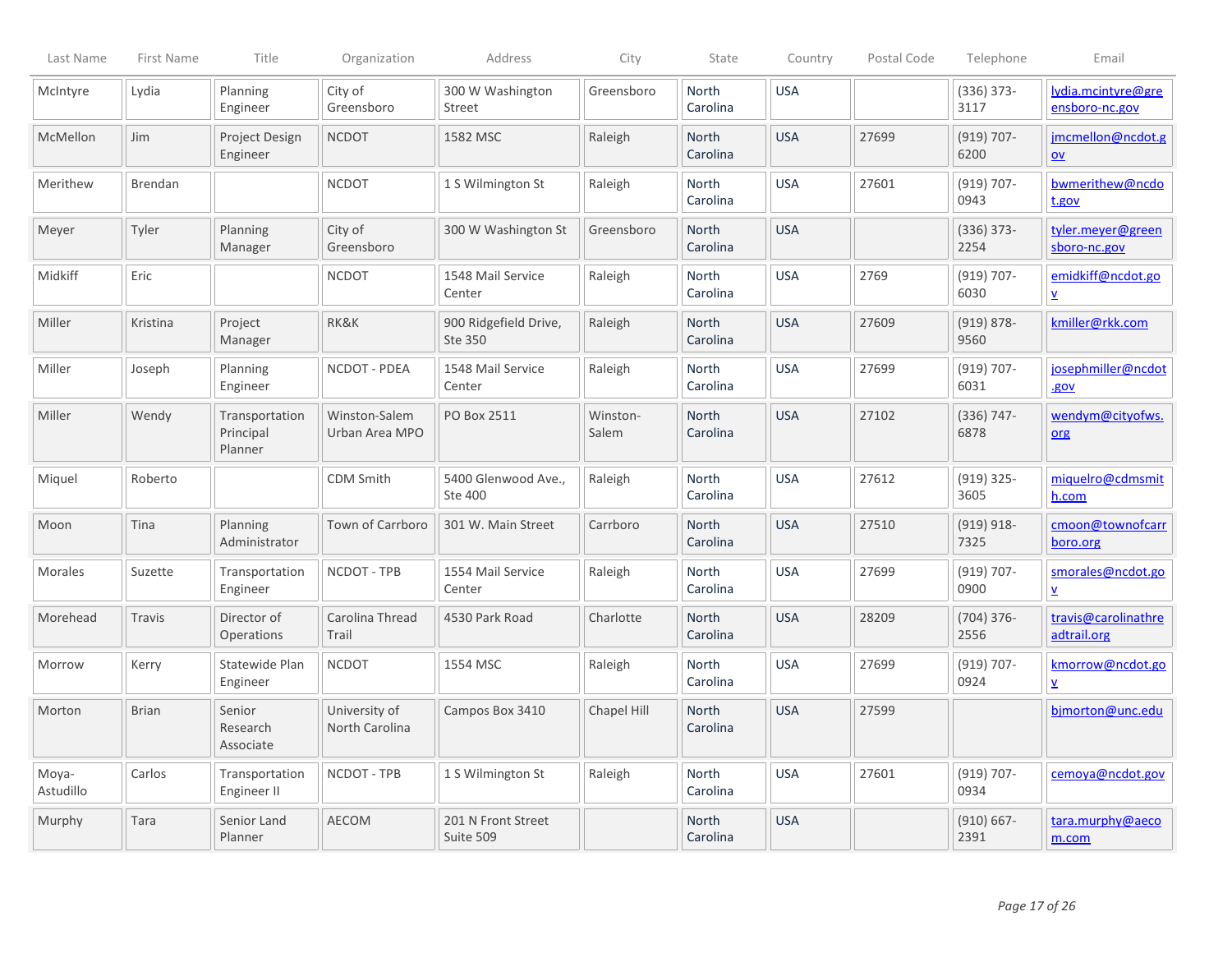| Last Name  | First Name   | Title                                                  | Organization                                                 | Address                                  | City       | State                    | Country    | Postal Code | Telephone             | Email                                        |
|------------|--------------|--------------------------------------------------------|--------------------------------------------------------------|------------------------------------------|------------|--------------------------|------------|-------------|-----------------------|----------------------------------------------|
| Murphy     | <b>Brian</b> | Safey Planning<br>Engineer                             | <b>NCDOT</b>                                                 | 750 North Greenfield<br>Parkway          | Garner     | North<br>Carolina        | <b>USA</b> | 27529       | $(919) 773 -$<br>2895 | bgmurphy@ncdot.g<br>$ov$                     |
| Myers      | Jason        | Transportation<br>Planner                              | City of Raleigh,<br>Office of<br>Transportation<br>Planning  | PO Box 590                               | Raleigh    | North<br>Carolina        | <b>USA</b> | 27602       | $(919)$ 996-<br>2658  | jason.myers                                  |
| Nandagiri  | Sreekanth    | Associate Vice-<br>President                           | AECOM                                                        | 701 Corporate Center<br>Drive, Suite 475 | Raleigh    | North<br>Carolina        | <b>USA</b> | 27607       | $(919)$ 256-<br>6313  | sreekanth.nandagiri<br>@aecom.com            |
| Nimbole    | Priya        | DCHC MPO                                               | City of Durham                                               | 101 City Hall Plaza                      | Durham     | North<br>Carolina        | <b>USA</b> | 27701       | $(919) 560 -$<br>4366 | priya.nimbole@dur<br>hamnc.gov               |
| Noonkester | Jennifer     |                                                        | Atkins                                                       | 5200 77 Center Drive,<br>Suite 500       | Charlotte  | North<br>Carolina        | <b>USA</b> | 28217       | $(704) 665 -$<br>4443 | jenny.noonkester@<br>atkinsglobal.com        |
| Norman     | Patrick      | Transportation<br>Planning<br><b>Branch</b><br>Manager | <b>NCDOT</b>                                                 | 1554 Mail Service<br>Center              | Raleigh    | North<br>Carolina        | <b>USA</b> | 27699       | $(919) 707 -$<br>0901 | pnorman@ncdot.go<br>$\underline{\mathsf{v}}$ |
| Norowzi    | Behshad      | Transportation<br>Engineer<br>Supervisor               | NCDOT / TPB                                                  | 1 S Wilmington St                        | Raleigh    | North<br>Carolina        | <b>USA</b> | 27601       | $(919) 707 -$<br>0920 | bnorowzi@ncdot.g<br>$ov$                     |
| Nunn       | Mike         | <b>MPO Director</b>                                    | Burlington<br>Graham MPO                                     | 425 South Lexington<br>Ave               |            | <b>North</b><br>Carolina | <b>USA</b> |             | $(336) 513 -$<br>5418 | burlmpo@ci.burling<br>ton.nc.us              |
| Nwoko      | Felix        | DCHC MPO<br>Manager                                    | City of Durham                                               | 101 City Hall Plaza                      | Durham     | <b>North</b><br>Carolina | <b>USA</b> | 27701       | $(919) 560 -$<br>4366 | felix.nwoko.durham<br>nc.gov                 |
| Oakes      | Justin       | <b>RPO Planner</b>                                     | Mid-East<br>Commission                                       | 1385 John Small Ave                      |            | <b>North</b><br>Carolina | <b>USA</b> |             | $(252)$ 974-<br>1843  | joakes@mideastco<br>m.org                    |
| O'Brien    | Sarah        | Bicycle and<br>Pedestrian<br>Program<br>Manager        | Institute for<br>Transportation<br>Research and<br>Education | North Carolina State<br>University       |            | North<br>Carolina        | <b>USA</b> |             | $(919) 515 -$<br>8703 | skworth@ncsu.edu                             |
| Ortega     | David        | Sr Civil Engineer                                      | City of<br>Greensboro                                        | 300 W Washington St                      | Greensboro | <b>North</b><br>Carolina | <b>USA</b> | 27401       | $(336)$ 433-<br>7246  | david.ortega@gree<br>nsboro-nc.gov           |
| Padgett    | Tim          | Transportation<br>Engineer                             | Kimley-Horn                                                  | 3001 Weston Parkway                      | Cary       | North<br>Carolina        | <b>USA</b> | 27513       | $(919) 677 -$<br>2000 | tim.padgett@kimle<br>y-horn.com              |
| Parham     | Wesley       | Assistant<br>Director                                  | City of Durham                                               | 101 City Hall Plaza                      | Durham     | North<br>Carolina        | <b>USA</b> | 27701       | $(919) 560 -$<br>4366 | wesley.parham@du<br>rhamnc.gov               |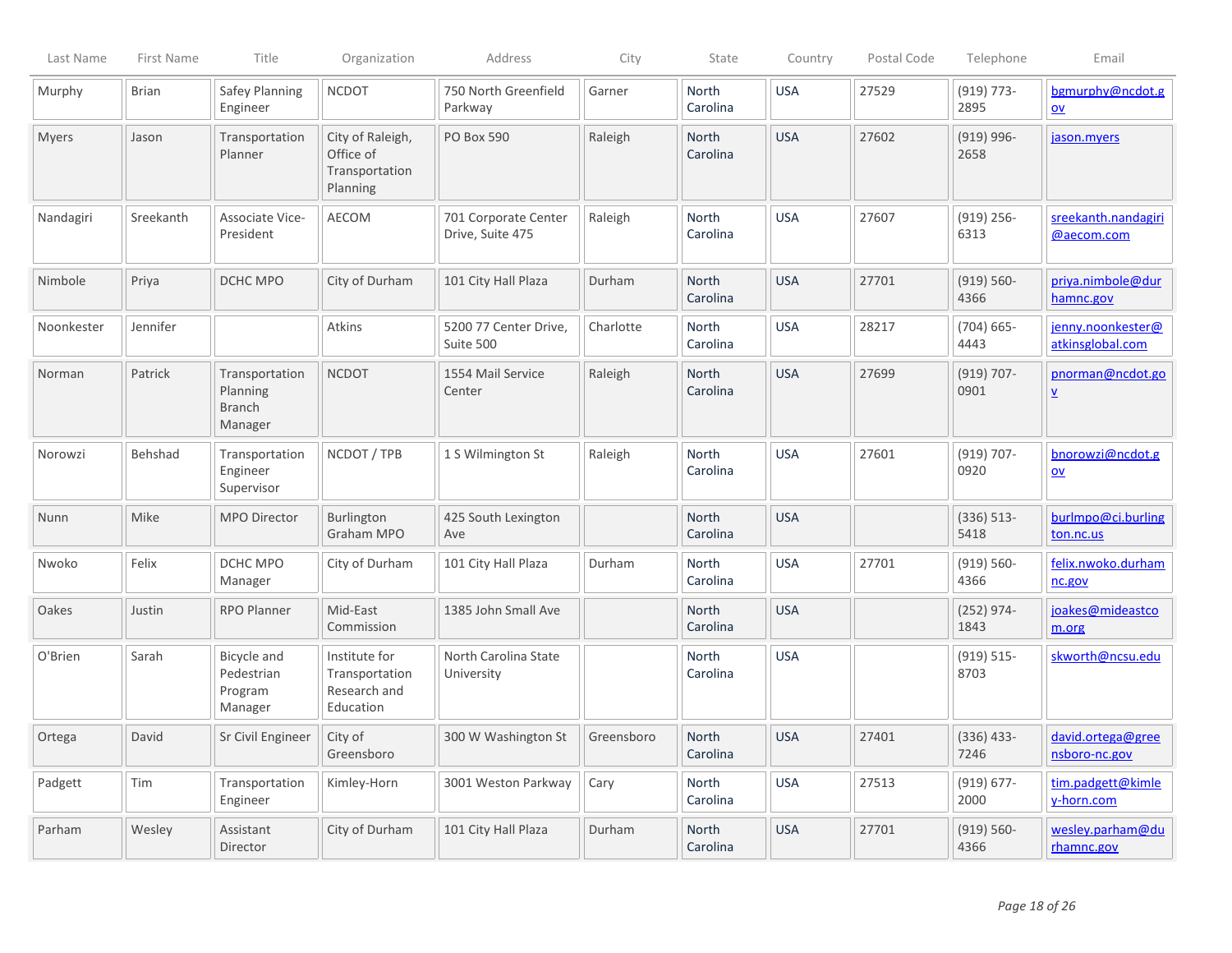| Last Name   | First Name                 | Title                                                           | Organization                    | Address                                  | City                 | State                    | Country    | Postal Code | Telephone             | Email                                |
|-------------|----------------------------|-----------------------------------------------------------------|---------------------------------|------------------------------------------|----------------------|--------------------------|------------|-------------|-----------------------|--------------------------------------|
| Parrish     | Kendra                     | Director of<br>Engineering                                      | Town of Holly<br><b>Springs</b> | PO Box 8                                 | <b>Holly Springs</b> | North<br>Carolina        | <b>USA</b> | 27540       | $(919) 557 -$<br>3938 | kendra.parrish@hol<br>lyspringsnc.us |
| Patel       | Avani                      |                                                                 | Self Employed                   | 2008 Kilarney Ridge<br>Loop              |                      | North<br>Carolina        | <b>USA</b> |             | $(919) 805 -$<br>1200 | avanicpatel@gmail.<br>com            |
| Patel       | Alpesh                     | Program<br>Development<br>Assistant<br><b>Branch</b><br>Manager | <b>NCDOT</b>                    | 1542 Mail Service<br>Center              | Raleigh              | North<br>Carolina        | <b>USA</b> |             | $(919) 707 -$<br>4610 | agpatel@ncdot.gov                    |
| Penney      | John                       | Project<br>Development<br>Engineer                              | <b>NCDOT</b>                    | 1548 Mail Service<br>Center              | Raleigh              | <b>North</b><br>Carolina | <b>USA</b> | 27699       | $(919) 707 -$<br>6006 | mpenney@ncdot.g<br>$ov$              |
| Perry       | Neil                       | Rail Planning<br>Manager                                        | <b>NCDOT</b>                    | 1553 Mail Service<br>Center              |                      | North<br>Carolina        | <b>USA</b> |             | $(919) 707 -$<br>4711 | nlperry@ncdot.gov                    |
| Phongsavath | Vanthaphon<br>$\mathsf{e}$ | Project<br>Management<br>Engineer                               | <b>NCDOT</b>                    | 1542 Mail Service<br>Center              | Raleigh              | North<br>Carolina        | <b>USA</b> |             | $(919) 707 -$<br>4628 |                                      |
| Pillai      | Amar                       |                                                                 | <b>NCDOT</b>                    | 1 S Wilmington St                        | Raliegh              | North<br>Carolina        | <b>USA</b> | 27601       | $(919) 707 -$<br>0972 | apillai@ncdot.gov                    |
| Pittman     | Abigaile                   | Transportation/<br>Land Use<br>Planner                          | <b>Orange County</b>            | PO Box 8181                              |                      | North<br>Carolina        | <b>USA</b> |             | $(919)$ 245-<br>2567  | abpittman@orange<br>countync.gov     |
| Pollack     | Travis                     | Sr.<br>Transportation<br>Planner/Project<br>Manager             | AECOM                           | 5925 Carnegie<br>Boulevard, Suite 370    | Charlotte            | <b>North</b><br>Carolina | <b>USA</b> | 28209       | $(704)$ 499-<br>8018  | travis.pollack@aeco<br>n.com         |
| Poovey      | Beth                       | <b>RLA</b>                                                      | Land Design                     | 223 N. Graham Street                     | Charlotte            | North<br>Carolina        | <b>USA</b> | 28236       | $(704)$ 333-<br>0325  | bpoovey@landdesig<br>n.com           |
| Potter      | Jeremy                     |                                                                 | HDR Inc                         |                                          |                      | <b>North</b><br>Carolina | <b>USA</b> |             |                       |                                      |
| Potter      | Matthew                    |                                                                 | <b>AECOM</b>                    | 701 Corporate Center<br>Drive, Suite 475 |                      | North<br>Carolina        | <b>USA</b> |             | $(919)$ 256-<br>6300  | matthew.potter@a<br>ecom.com         |
| Powell      | Shelby                     |                                                                 | CAMPO                           | 421 Fayetteville St.<br>ste 203          | Raleigh              | North<br>Carolina        | <b>USA</b> | 27601       | $(919) 996 -$<br>4393 | shelby.powell@cam<br>po-nc.us        |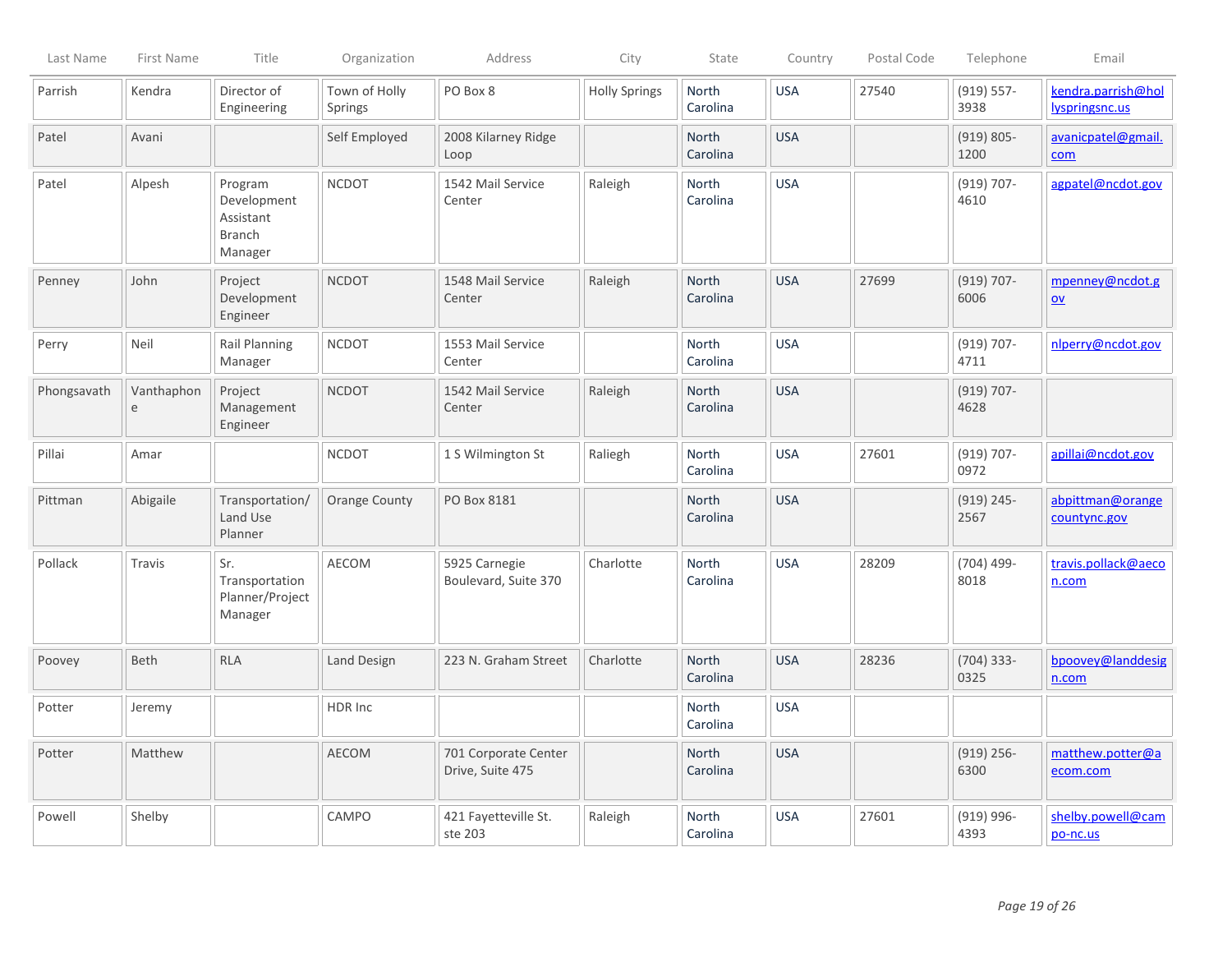| Last Name   | First Name   | Title                                | Organization                   | Address                                    | City        | State             | Country    | Postal Code | Telephone             | Email                                       |
|-------------|--------------|--------------------------------------|--------------------------------|--------------------------------------------|-------------|-------------------|------------|-------------|-----------------------|---------------------------------------------|
| Pullium     | Susan        | Director of<br>Strategic<br>Planning | <b>NCDOT</b>                   | 1554 Mail Service<br>Center                | Raleigh     | North<br>Carolina | <b>USA</b> | 27699       | $(919) 707 -$<br>0912 | swpullium@ncdot.g<br>QV                     |
| Quesenberry | Matthew      |                                      | <b>NCDOT</b>                   | 1 S Wilmington St                          | Raleigh     | North<br>Carolina | <b>USA</b> | 27601       | $(919) 707 -$<br>0977 | mnquesenberry@nc<br>dot.gov                 |
| Rahman      | Mushtaqur    |                                      | Parsons<br><b>Brinckerhoff</b> | 434 Fayetteville St.,<br><b>Suite 1500</b> | Raleigh     | North<br>Carolina | <b>USA</b> | 27601       | $(919)$ 452-<br>5188  | rahmanmus@pbwo<br>rld.com                   |
| Ransom      | Shannon      | Project<br>Management<br>Engineer    | <b>NCDOT</b>                   | 1542 Mail Service<br>Center                | Raleigh     | North<br>Carolina | <b>USA</b> |             | $(919) 707 -$<br>4625 | sransom@ncdot.go<br>$\overline{\mathbf{v}}$ |
| Rashid      | Suraiya      | Senior<br>Transportation<br>Planner  | <b>WMPO</b>                    | 305 Chestnut St                            |             | North<br>Carolina | <b>USA</b> |             | $(910) 341 -$<br>3234 | suraiya.rashid@wil<br>mingtonnc.gov         |
| Reep        | Kellie       | <b>Traffic Engineer</b>              | Stantec                        | 801 Jones Franklin Rd,<br>Suite 300        | Raleigh     | North<br>Carolina | <b>USA</b> | 27606       | $(919) 851 -$<br>6866 | kellie.reep@stantec<br>.com                 |
| Reeves      | Carrie       | Engineering<br>Supervisor            | City of<br>Greensboro          | 300 W Washington St                        | Greensboro  | North<br>Carolina | <b>USA</b> | 27401       | $(336) 373 -$<br>2810 | carrie.rreves@gree<br>nsboro-nc.gov         |
| Rhodes      | <b>Brian</b> | DCHC MPO                             | City of Durham                 | 101 City Hall Plaza                        | Durham      | North<br>Carolina | <b>USA</b> | 27701       | $(919) 560 -$<br>4366 | brian.rhodes@durh<br>amnc.gov               |
| Rickard     | Alex         | Senior<br>Transportation<br>Planner  | Capital Area MPO               |                                            |             | North<br>Carolina | <b>USA</b> |             | $(919) 996 -$<br>4396 | alex.rickard@camp<br>$O-nc.us$              |
| Ricotta     | Paul         |                                      | Caliper<br>Corporation         |                                            |             | North<br>Carolina | <b>USA</b> |             |                       | paul@caliper.com                            |
| Riddle      | Patrick      | Division 3<br>Planning<br>Engineer   | <b>NCDOT Division 3</b>        | 5501 Barbados Blvd                         |             | North<br>Carolina | <b>USA</b> |             | $(910) 341 -$<br>2000 | priddle@ncdot.gov                           |
| Riegel      | Lisa         | Executive<br>Director                | <b>BikeWalk NC</b>             | 104 Grey Bridge Row                        |             | North<br>Carolina | <b>USA</b> |             | $(919) 830 -$<br>4243 | Lisa@Bikewalknc.or<br>g                     |
| Ripperton   | Keith        |                                      | Quality Counts,<br>LLC         |                                            |             | North<br>Carolina | <b>USA</b> |             |                       | kripperton@quality<br>counts.net            |
| Robertson   | Janet        | Rural<br>Transportation<br>Planner   | Lumber River<br><b>RPO</b>     | 30 CJ Walker Rd,<br><b>COMtech Park</b>    | Pembroke    | North<br>Carolina | <b>USA</b> | 28372       | $(910)$ 272-<br>5049  | jfr@Ircog.org                               |
| Russell     | Chip         | Planning<br>Director                 | Town of Wake<br>Forest         | 301 S Brooks St                            | Wake Forest | North<br>Carolina | <b>USA</b> | 27587       | $(919)$ 435-<br>9511  | crussell@wakefores<br>tnc.gov               |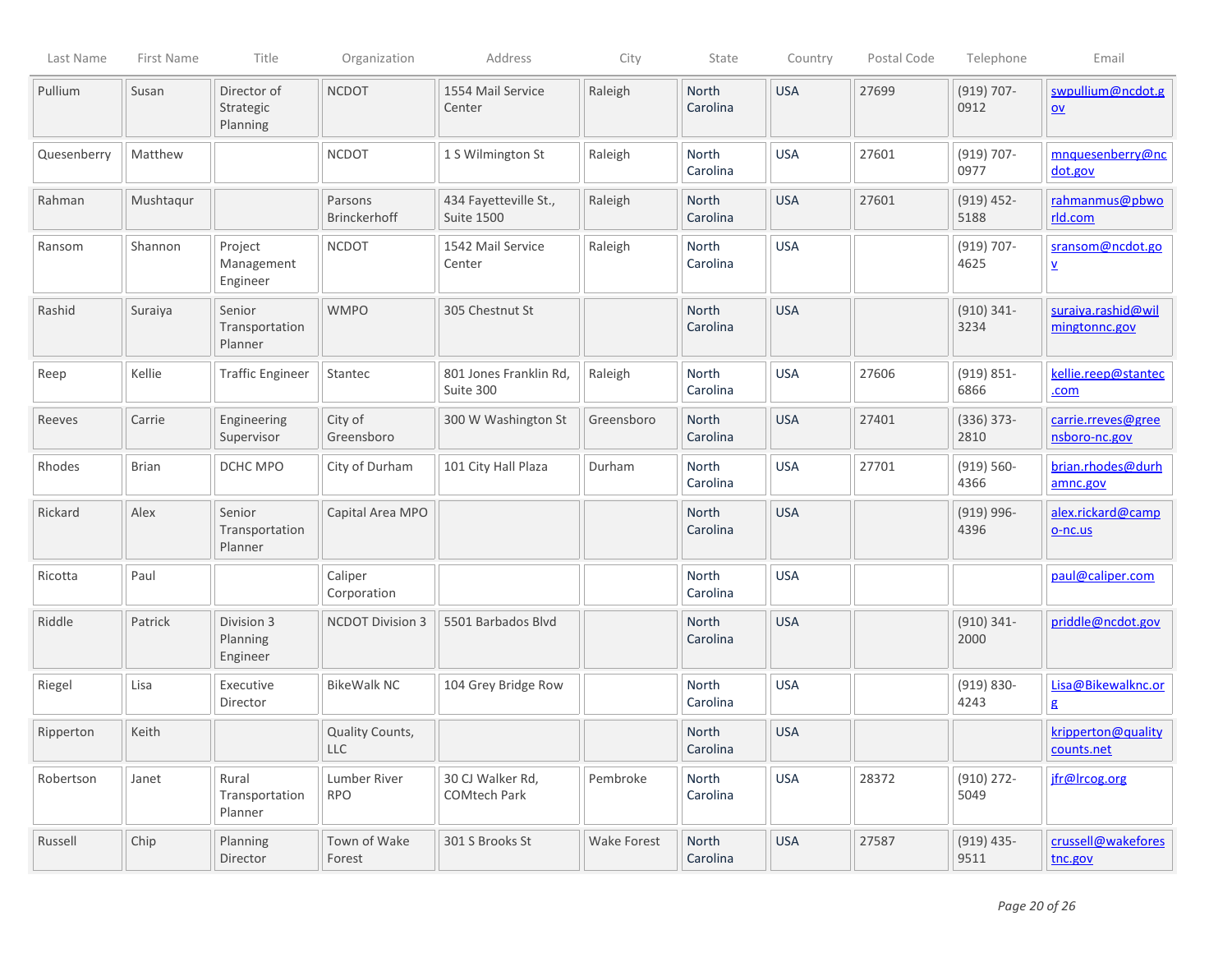| Last Name | First Name | Title                                                           | Organization                                      | Address                                   | City                 | State             | Country    | Postal Code | Telephone             | Email                                            |
|-----------|------------|-----------------------------------------------------------------|---------------------------------------------------|-------------------------------------------|----------------------|-------------------|------------|-------------|-----------------------|--------------------------------------------------|
| Rutan     | Michael    | Senior<br>Transportation<br>Planner                             | Fayetteville Area<br><b>MPO</b>                   | 130 Gillespie St                          | Fayetteville         | North<br>Carolina | <b>USA</b> | 28301       | $(910) 678 -$<br>7614 | mrutan@co.cumber<br>land.nc.us                   |
| Ruth      | Petersen   | Section Chief,<br>Chronic<br>Disease &<br><b>Injury Section</b> | NC Dept. of<br>Health & Human<br>Services         | 550 Six Forks Rd                          | Raleigh              | North<br>Carolina | <b>USA</b> |             | $(919) 707 -$<br>5203 | ruth.petersen@dhh<br>s.nc.gov                    |
| Rutkowski | Mike       | Transportation<br>Planning<br>Manager                           | Stantec                                           | 801 Jones Franklin<br>Road                | Raleigh              | North<br>Carolina | <b>USA</b> | 27606       | $(919)$ 277-<br>3106  | Mike.rutkowski@st<br>antec.com                   |
| Sackaroff | Amy        |                                                                 | Stantec                                           |                                           |                      | North<br>Carolina | <b>USA</b> |             |                       |                                                  |
| Sagan     | Daniel     |                                                                 | Control<br>Technologies, Inc.                     |                                           |                      | North<br>Carolina | <b>USA</b> |             |                       | dsagan@cctraffic.co<br>$\underline{m}$           |
| Salmons   | James      |                                                                 | <b>UCPRPO</b>                                     | 120 W Washington St,<br><b>Suite 2110</b> | Nashville            | North<br>Carolina | <b>USA</b> | 27856       | $(252)$ 459-<br>1545  | jsalmons@ucprpo.o<br>r g                         |
| Sarder    | Nazia      |                                                                 | <b>NCDOT</b>                                      | 1 S Wilmington St                         | Raleigh              | North<br>Carolina | <b>USA</b> | 27601       | $(919) 707 -$<br>0980 | nsarder@ncdot.gov                                |
| Scales    | Reginald   |                                                                 | Parsons<br><b>Brinckerhoff</b>                    |                                           |                      | North<br>Carolina | <b>USA</b> |             |                       |                                                  |
| Scheuer   | Nick       | Mobility<br>Development<br>Specialist                           | NCDOT, PTD                                        | 1550 MSC                                  | Raleigh              | North<br>Carolina | <b>USA</b> | 27699       | $(919) 707 -$<br>4695 | nrscheuer@ncdot.g<br>$\underline{\mathsf{ov}}$   |
| Schirripa | Joseph     | Sr.<br>Transportation<br>Engineer                               | <b>NCDOT</b>                                      | 1 S Wilmington                            | Raleigh              | North<br>Carolina | <b>USA</b> | 27601       | $(919) 707 -$<br>0957 | jaschirripa@ncdot.g<br>$\underline{\mathsf{ov}}$ |
| Schroeder | Paul       |                                                                 | <b>NCDOT</b>                                      | 1 S Wilmington St                         | Raleigh              | North<br>Carolina | <b>USA</b> | 27601       | $(919) 707 -$<br>0983 | pschroeder@ncdot.<br>gov                         |
| Scott     | Steve      | VP                                                              | <b>SEPI Engineering</b><br>& Construction,<br>Inc | 1025 Wade Ave                             | Raleigh              | North<br>Carolina | <b>USA</b> |             | $(919) 789 -$<br>9977 | jklausman@sepieng<br>ineering.com                |
| Scully    | Meg        | DCHC MPO<br>Grants<br>Administrator                             | City of Durham                                    | 101 City Hall Plaza                       | Durham               | North<br>Carolina | <b>USA</b> | 27701       | $(919) 560 -$<br>4366 | margaret.scully@du<br>rhamnc.gov                 |
| Sears     | Dick       | Mayor                                                           | Town of Holly<br>Springs                          | PO Box 8                                  | <b>Holly Springs</b> | North<br>Carolina | <b>USA</b> | 27540       |                       | Richard.Sears@holl<br>yspringsnc.us              |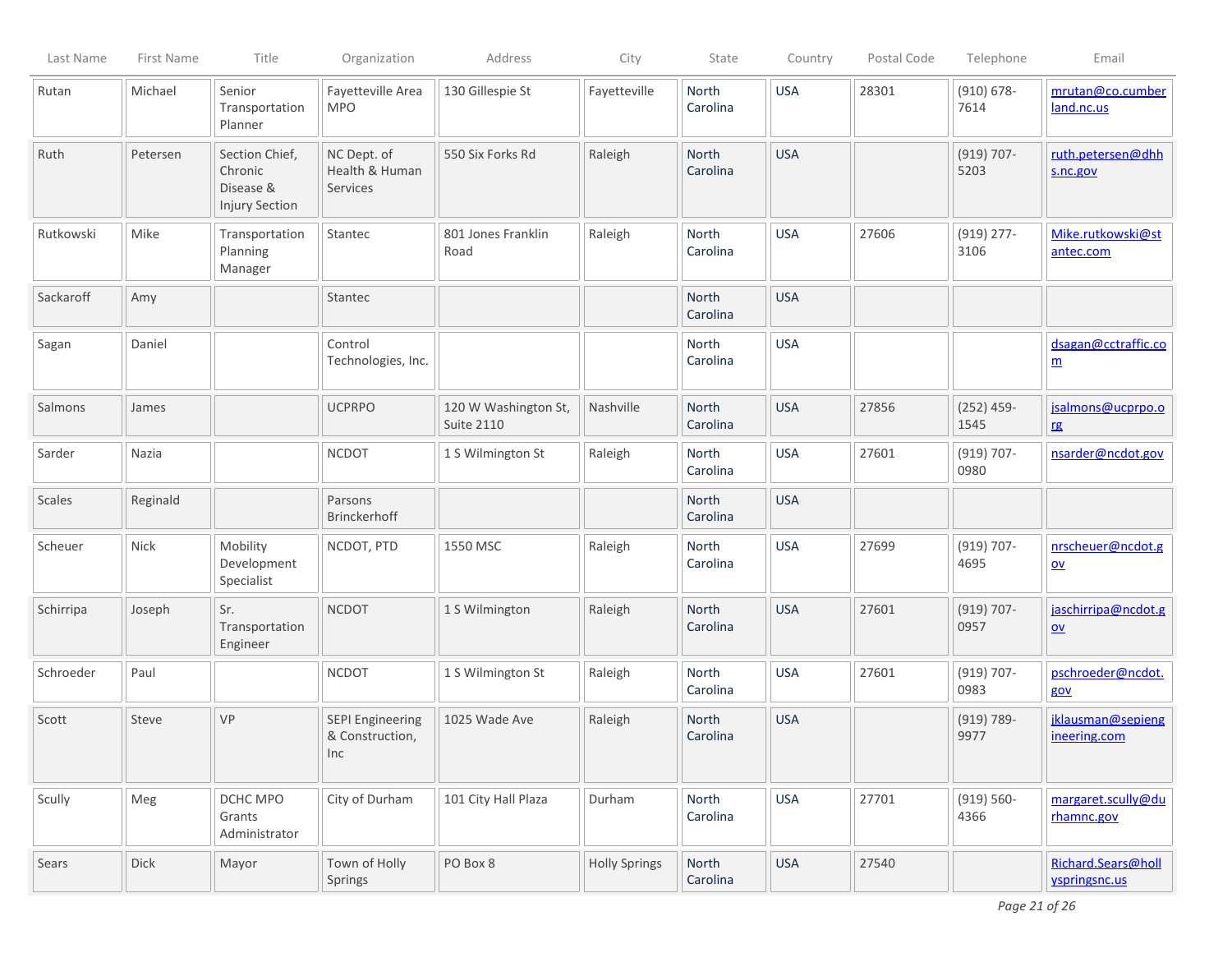| Last Name | First Name | Title                                       | Organization                                       | Address                           | City       | State                    | Country    | Postal Code | Telephone             | Email                                           |
|-----------|------------|---------------------------------------------|----------------------------------------------------|-----------------------------------|------------|--------------------------|------------|-------------|-----------------------|-------------------------------------------------|
| Sellers   | Daniel     | Transportation<br>Engineer                  | <b>NCDOT</b>                                       | 1 S Wilmington St                 | Raleigh    | North<br>Carolina        | <b>USA</b> | 27601       | $(919) 707 -$<br>0978 | dcsellers1@ncdot.g<br>$\underline{\mathsf{ov}}$ |
| Sergeson  | Tricia     | Environmental<br>Specialist/Plann<br>er     | <b>FHWA</b>                                        | 309 S Bloodworth<br>Street        | Raleigh    | North<br>Carolina        | <b>USA</b> | 27601       | $(360) 620 -$<br>8334 | patricia.sergeson@<br>dot.gov                   |
| Serkin    | Allen      | Local<br>Government<br>Services<br>Director | Cape Fear<br>Council of<br>Governments             | 1480 Harbour Dr                   | Wilmington | North<br>Carolina        | <b>USA</b> | 28401       | $(910) 395 -$<br>4553 | aserkin@capefearc<br>og.org                     |
| Setzer    | Joel       |                                             | <b>NCDOT</b>                                       | 253 Webster Road                  | Sylva      | <b>North</b><br>Carolina | <b>USA</b> | 28779       | $(828) 586 -$<br>2141 | jsetzer@ncdot.gov                               |
| Shah      | Hemal      | Transportation<br>Engineer                  | <b>NCDOT</b>                                       | 1 S Wilmington St                 | Raleigh    | North<br>Carolina        | <b>USA</b> |             | $(919) 707 -$<br>0992 | hishah@ncdot.gov                                |
| Shaw      | Tamra      |                                             | NCDOT=PTD                                          | 1550 Mail Service<br>Center       |            | North<br>Carolina        | <b>USA</b> |             | $(919) 707 -$<br>4679 | tshaw@ncdot.gov                                 |
| Sibert    | Scot       |                                             | Parsons<br>Brinckerhoff                            | 121 W Trade St                    | Charlotte  | North<br>Carolina        | <b>USA</b> | 28202       | $(704)$ 962-<br>4962  | sibetsr@pbworld.co<br>$\underline{m}$           |
| Smart     | Lindsay    | DCHC MPO                                    | City of Durham                                     | 101 City Hall Plaza               | Durham     | North<br>Carolina        | <b>USA</b> | 27701       | $(919) 560 -$<br>4366 | lindsay.smart@durh<br>amnc.gov                  |
| Smith     | Wendee     | Environmental<br>Director                   | <b>SEPI Engineering</b><br>& Construction,<br>Inc. | 1025 Wade Avenue                  | Raleigh    | North<br>Carolina        | <b>USA</b> | 27605       | $(704) 714 -$<br>4880 | jklausman@sepieng<br>ineering.com               |
| Smyre     | Beth       | Senior Planning<br>Engineer                 | Dewberry                                           | 2301 Rexwoods Drive,<br>Suite 200 | Raleigh    | North<br>Carolina        | <b>USA</b> | 27607       | $(919)$ 424-<br>3771  | esmyre@dewberry.<br>com                         |
| Snipes    | Adam       | <b>Staff Engineer</b>                       | <b>NCDOT</b>                                       | 1542 Mail Service<br>Center       | Raleigh    | <b>North</b><br>Carolina | <b>USA</b> |             | $(919) 707 -$<br>4610 | ajsnipes@ncdot.gov                              |
| Snow      | Terry      | NC/VA<br>Transportation<br>Manager          | Gannett Fleming,<br>Inc.                           | 1121 Situs Court                  | Raleigh    | <b>North</b><br>Carolina | <b>USA</b> | 27606       | $(919) 859 -$<br>4880 | tsnow@gfnet.com                                 |
| Solberg   | Kristina   | <b>DELETE</b>                               |                                                    |                                   |            | North<br>Carolina        | <b>USA</b> | 28801       |                       |                                                 |
| Solberg   | Kristina   | Planning<br>Engineer                        | <b>NCDOT Division</b><br>13                        |                                   |            | North<br>Carolina        | <b>USA</b> |             | $(828)$ 251-<br>6171  | klsolberg@ncdot.go<br>$\underline{\mathsf{v}}$  |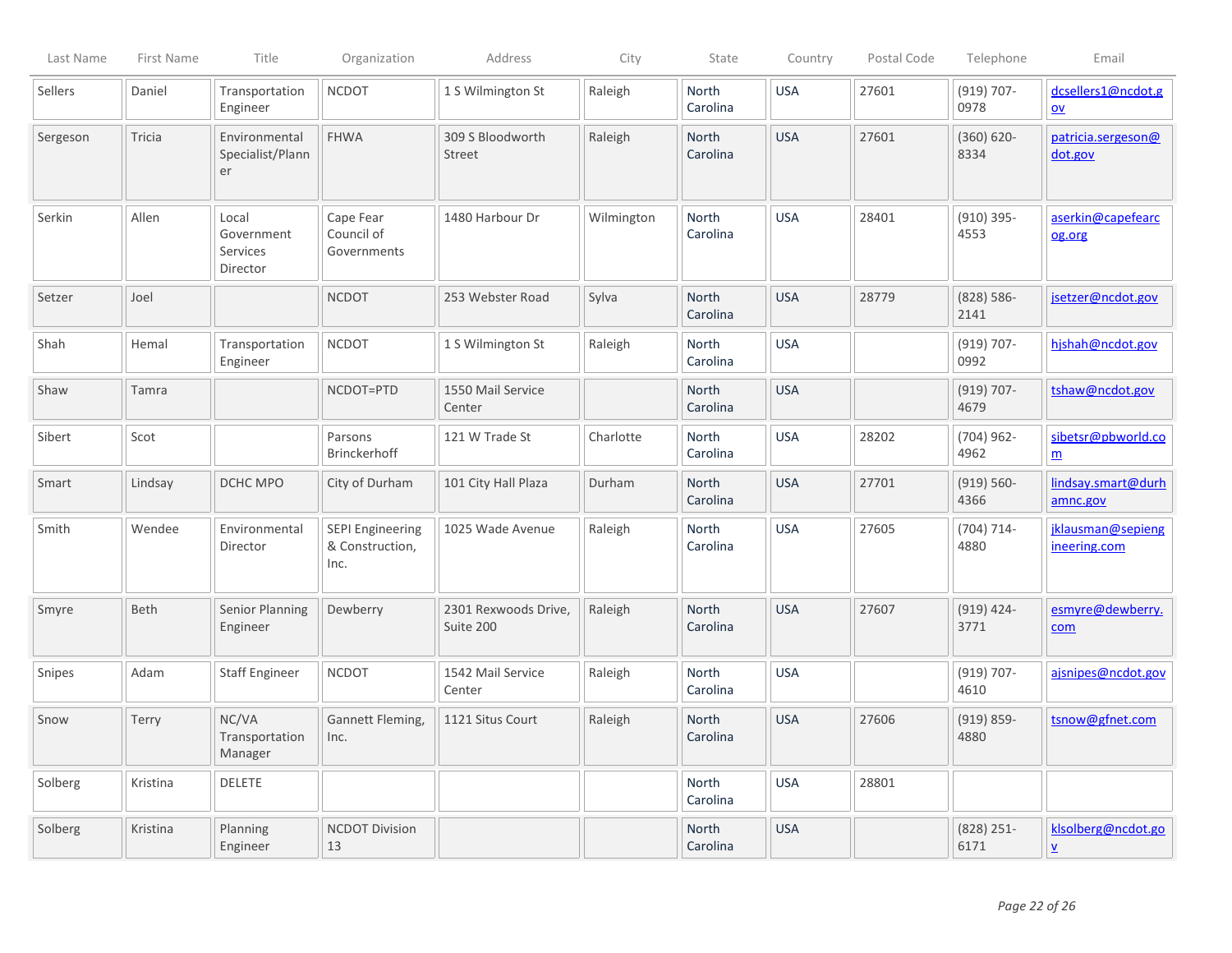| Last Name     | First Name   | Title                                     | Organization                        | Address                     | City         | State             | Country    | Postal Code | Telephone             | Email                                          |
|---------------|--------------|-------------------------------------------|-------------------------------------|-----------------------------|--------------|-------------------|------------|-------------|-----------------------|------------------------------------------------|
| Spencer       | Carrie       | <b>Town Planner</b>                       | Jamestown                           | PO Box 848                  |              | North<br>Carolina | <b>USA</b> |             | $(336)$ 454-<br>1138  | cspencer@jamesto<br>wn-nc.gov                  |
| Spencer       | Chris        | Transportation<br>Engineering<br>Mgr      | City of<br>Greensboro               | 300 W Washington<br>Street  |              | North<br>Carolina | <b>USA</b> |             | $(336)$ 412-<br>7218  | chris.spencer@gree<br>nsboro-nc.gov            |
| Stanley       | Mike         | <b>STIP Central</b><br>Region<br>Manager  | <b>NCDOT</b>                        | 1542 Mail Service<br>Center | Raleigh      | North<br>Carolina | <b>USA</b> |             | $(919) 707 -$<br>4642 | mtstanley@ncdot.g<br>$\underline{\mathsf{ov}}$ |
| <b>Starks</b> | Edward       | Transportation<br>Planner                 | WRCOG/GSATS                         | 1230 Highmarket St          |              | South<br>Carolina | <b>USA</b> |             | $(843) 546 -$<br>8502 | estarks@wrcog.org                              |
| Steinbeck     | Alan         | Principal                                 | Renaissance<br>Planning             | 2460 Sedgefield Drive       |              | North<br>Carolina | <b>USA</b> |             | $(919) 636 -$<br>2834 | asteinbeck@citiesth<br>atwork.com              |
| Stepney       | Sandra       | Manager of<br>Planning and<br>Development | <b>NCDOT</b>                        | 1553 Mail Service<br>Center | Raleigh      | North<br>Carolina | <b>USA</b> | 27699       | $(919) 707 -$<br>4713 | sastepney@ncdot.g<br>$\underline{\mathsf{ov}}$ |
| Stokes        | Anna         |                                           | Stantec                             |                             |              | North<br>Carolina | <b>USA</b> |             |                       |                                                |
| Stoogenke     | Dana         | <b>DELETE</b>                             | Rocky River RPO                     | 1000 N 1st St, Suite 17     |              | North<br>Carolina | <b>USA</b> |             | $(980) 581 -$<br>6589 | dstoogenke@rockyr<br><u>iverrpo.org</u>        |
| Stoogenke     | Dana         | Director                                  | Rocky River RPO                     | 1000 N. 1st St, Suite<br>17 |              | North<br>Carolina | <b>USA</b> |             | $(980) 581 -$<br>6589 | dstoogenke@rockyr<br><i>iverrpo.org</i>        |
| Strait        | <b>Britt</b> | Accountant                                | Wilmington MPO                      | 305 Chestnut Street         | Wilmington   | North<br>Carolina | <b>USA</b> |             | $(910)$ 473-<br>5111  | brittany.strait@wil<br>mingtonnc.gov           |
| Strickland    | Joel         | RPO Director                              | Mid-Carolina RPO                    | 130 Gillespie St            | Fayetteville | North<br>Carolina | <b>USA</b> | 28312       | $(910)$ 323-<br>4191  | jstrickland@mccog.<br>org                      |
| Strong        | Marvin       |                                           | <b>NCDOT Retired</b>                | 1101 Minnie Drive           | Raleigh      | North<br>Carolina | <b>USA</b> | 27603       | $(919) 810 -$<br>1770 | ptnest@bellsouth.n<br>et                       |
| Stroobant     | Ann          | Regional<br>Planner                       | Kerr-Tar RPO                        | PO Box 709                  | Henderson    | North<br>Carolina | <b>USA</b> | 27536       | $(252)$ 436-<br>2040  | astroobant@kerrtar<br>cog.org                  |
| Sturdivant    | Darius       |                                           | <b>NCDOT</b>                        | 902 N. Shandhills Blvd      | Aberdeen     | North<br>Carolina | <b>USA</b> | 28315       | (910) 944-<br>2344    | ddsturdivant@ncdo<br>t.gov                     |
| Surasky       | Mike         |                                           | A. Morton<br>Thomas &<br>Associates |                             |              | North<br>Carolina | <b>USA</b> |             |                       |                                                |
| Surti         | Hemang       |                                           | <b>NCDOT</b>                        | 1 S Wilmington St           | Raleigh      | North<br>Carolina | <b>USA</b> | 27601       | $(919) 707 -$<br>0987 | hmsurti@ncdot.gov                              |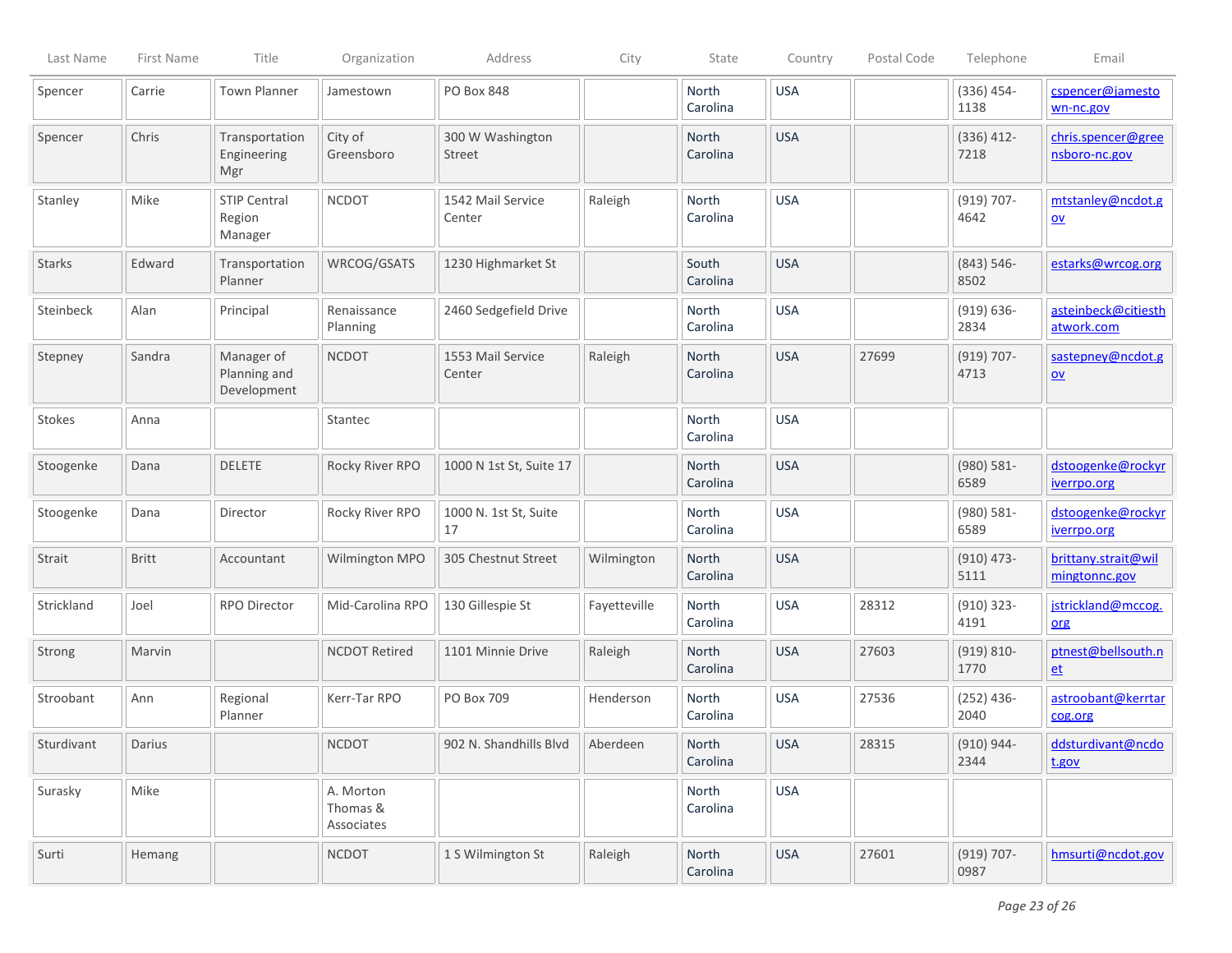| Last Name        | First Name       | Title                                     | Organization                                   | Address                            | City        | State             | Country    | Postal Code | Telephone             | Email                                                     |
|------------------|------------------|-------------------------------------------|------------------------------------------------|------------------------------------|-------------|-------------------|------------|-------------|-----------------------|-----------------------------------------------------------|
| Swayampakal<br>a | Radha<br>Krishna |                                           | RS&H                                           | 1520 South Blvd                    | Charlotte   | North<br>Carolina | <b>USA</b> | 28203       | $(704)$ 940-<br>4788  | radha.swayampakal<br>a@rsandh.com                         |
| Talanker         | Elena            |                                           | <b>NCDOT</b>                                   | 1 S Wilmington St                  | Raliegh     | North<br>Carolina | <b>USA</b> |             | $(919) 707 -$<br>0911 | etalanker@ncdot.g<br>$\underline{\mathsf{ov}}$            |
| Tankersley       | Sonya            | Feasibility<br><b>Studies</b><br>Engineer | <b>NCDOT</b>                                   | 1542 Mail Service<br>Center        | Raleigh     | North<br>Carolina | <b>USA</b> |             | $(919) 707 -$<br>4664 | stankersley@ncdot.<br>gov                                 |
| Teague           | Mark             | Principal                                 | JM Teague<br>Engineering                       | 525 N Main St                      | Waynesville | North<br>Carolina | <b>USA</b> | 28786       | $(828)$ 456-<br>8383  | mark.teague@jmte<br>agueengineering.co<br>$\underline{m}$ |
| Teng             | Gavin            | Project<br>Manager                        | <b>WSP</b>                                     | 15401 Weston<br>Parkway, Suite 100 | Cary        | North<br>Carolina | <b>USA</b> | 27513       |                       | gavin.teng@wspgro<br>up.com                               |
| <b>Thomas</b>    | Iona             |                                           | <b>STEWART</b>                                 |                                    |             | North<br>Carolina | <b>USA</b> |             | $(919) 866 -$<br>4762 | ithomas@stewartin<br>c.com                                |
| Thomas           | Dan              | Technical<br>Services Unit<br>Head        | NCDOT-TPB                                      | 1554 Mail Service<br>Center        | Raleigh     | North<br>Carolina | <b>USA</b> | 27699       | $(919) 707 -$<br>0908 | danthomas@ncdot.<br>gov                                   |
| <b>Thomas</b>    | Earlene          | Western Unit<br>Head                      | NCDOT - TPB                                    | 1554 Mail Service<br>Center        | Raleigh     | North<br>Carolina | <b>USA</b> | 27699       | $(919) 707 -$<br>0909 | ewthomas@ncdot.g<br>QV                                    |
| Trencansky       | Peter            |                                           | Patriot<br>Transportation<br>Engineering, PLLC | 5100 Holly Ridge<br>Farm Road      | Raleigh     | North<br>Carolina | <b>USA</b> | 27616       | $(919) 706 -$<br>9408 | info@pt-<br>engineering.net                               |
| Tresohlavy       | Timothy          |                                           | VHB                                            |                                    |             | North<br>Carolina | <b>USA</b> |             |                       |                                                           |
| Triezenberg      | Jeff             | Assistant<br>Planning<br>Director         | Town of Garner                                 | 900 - 7th Avenue                   |             | North<br>Carolina | <b>USA</b> |             | $(919) 773 -$<br>4445 | jtriezenberg@garne<br>rnc.gov                             |
| Truong           | Tram             |                                           | City of<br>Greensboro                          | 300 W Washington St                |             | North<br>Carolina | <b>USA</b> |             | $(336) 373 -$<br>2903 | tram.truong@green<br>sboro-nc.gov                         |
| Turner           | Carrie           | Planner and<br>Facilitator                | Chipley<br>Consulting                          | 51A Watauga St                     | Asheville   | North<br>Carolina | <b>USA</b> |             | $(919) 606 -$<br>4369 | sealy@chipleyconsu<br>lting.com                           |
| Tyson            | Steve            | County<br>Commissioner                    | Craven County                                  | 406 Craven St                      | New Bern    | North<br>Carolina | <b>USA</b> | 28560       | $(252) 514 -$<br>9157 | stevetyson55@gmai<br>I.com                                |
| Ulak             | Kiran            | DCHC MPO<br>Intern                        | City of Durham                                 | 101 City Hall Plaza                | Durham      | North<br>Carolina | <b>USA</b> | 27701       | $(919) 560 -$<br>4366 | kiran.ulak@durham<br>nc.gov                               |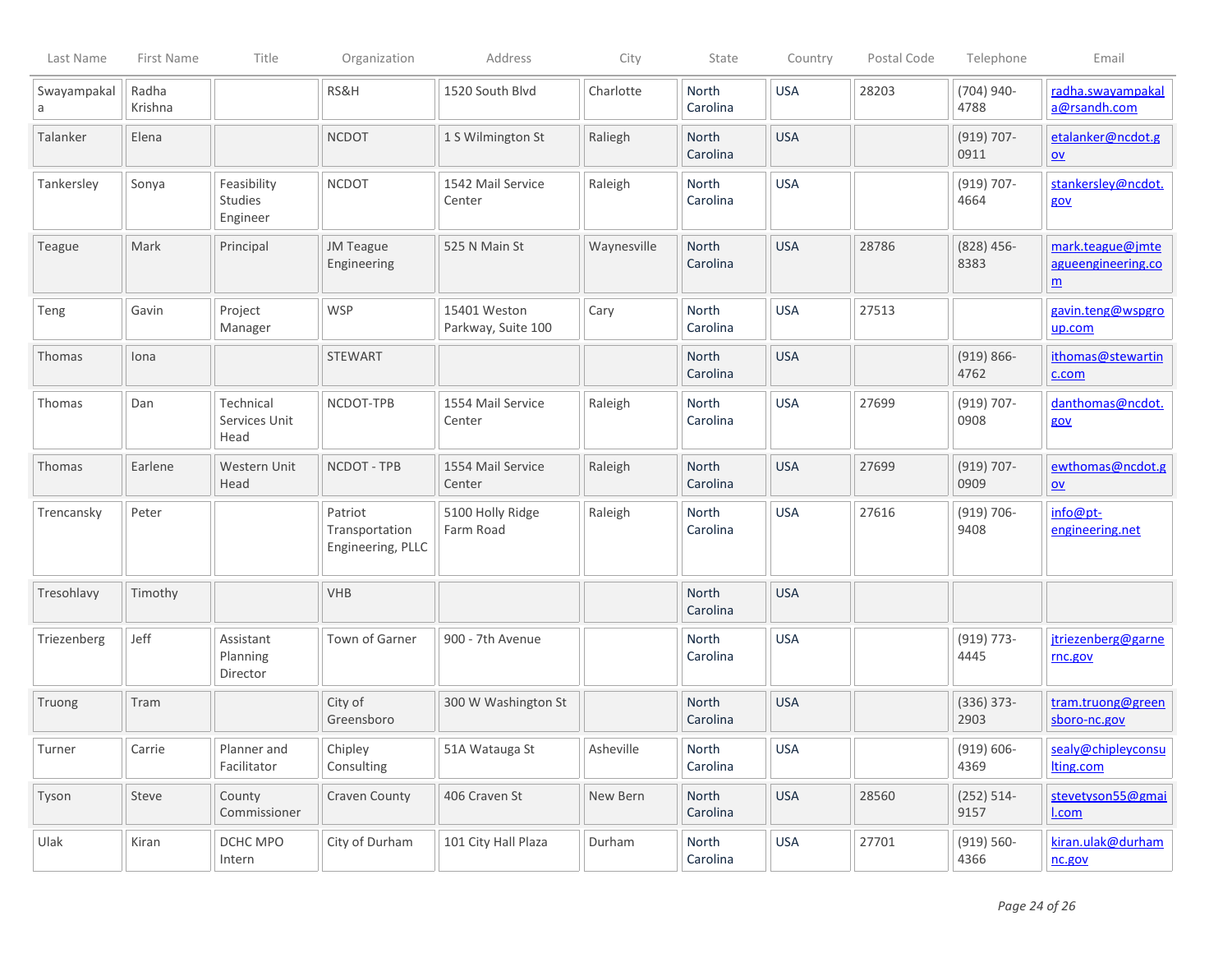| Last Name   | First Name  | Title                                    | Organization                                 | Address                                 | City        | State             | Country    | Postal Code | Telephone             | Email                                           |
|-------------|-------------|------------------------------------------|----------------------------------------------|-----------------------------------------|-------------|-------------------|------------|-------------|-----------------------|-------------------------------------------------|
| Underwood   | John        | CEI Manager,<br>NC                       | <b>AMT Engineering</b>                       | PO Box 599                              | Oakboro     | North<br>Carolina | <b>USA</b> | 28129       | $(704) 791 -$<br>2093 | junderwood@amte<br>ngineering.com               |
| Upchurch    | James       |                                          | NCDOT - TPB                                  | 1 S Wilmington St                       | Raleigh     | North<br>Carolina | <b>USA</b> | 27601       | $(919) 707 -$<br>0927 | jhupchurch@ncdot.<br>gov                        |
| Van Duyn    | Meredith    |                                          | RS&H, Inc.                                   | 8601 Six Forks Road,<br>Suite 260       | Raleigh     | North<br>Carolina | <b>USA</b> | 27615       | $(919) 926 -$<br>4102 | meredith.vanduyn<br>@rsandh.com                 |
| Venable     | Greg        | Transportation<br>Planning Admin         | High Point MPO                               | 211 S Hamliton St                       |             | North<br>Carolina | <b>USA</b> |             | $(336) 883 -$<br>3310 | greg.venable@high<br>pointnc.gov                |
| <b>Vick</b> | H. Franklin | Project<br>Manager                       | RK&K                                         | 900 Ridgefield Drive<br>Suite 350       | Raleigh     | North<br>Carolina | <b>USA</b> | 27609       | $(919) 878 -$<br>9560 | fvick@rkk.com                                   |
| Vine-Hodge  | John        |                                          | NCDOT Bicycle &<br>Pedestrian<br>Division    | 1552 Mail Service<br>Center             | Raleigh     | North<br>Carolina | <b>USA</b> | 27699       | $(919) 707 -$<br>2607 | javinehodge@ncdot<br>.gov                       |
| Vo          | Trung       |                                          | Kimley-Horn                                  |                                         |             | North<br>Carolina | <b>USA</b> |             |                       | trung.vo@kimley-<br>horn.com                    |
| Vreeland    | Daryl       | <b>MPO</b><br>Coordinator                | City of Greenville                           | PO Box 7207                             | Greenville  | North<br>Carolina | <b>USA</b> | 27835       | $(252)$ 329-<br>4476  | dvreeland                                       |
| Walker      | David       | Planner II                               | City of Raleigh -<br>Public<br>Works/Transit | 222 West Hargett St                     |             | North<br>Carolina | <b>USA</b> |             | $(919) 996 -$<br>3942 | david.walker@ralei<br>ghnc.gov                  |
| Walston     | Scott       | Transportation<br>Engineer<br>Supervisor | <b>NCDOT</b>                                 | 1 S Wilmington St                       | Raleigh     | North<br>Carolina | <b>USA</b> | 27699       | $(919) 707 -$<br>0941 | swalston@ncdot.go<br>$\overline{\Lambda}$       |
| Ward        | Kyle        |                                          | Parsons<br><b>Brinckerhoff</b>               | 2304 Eagles Watch Ct                    | Raleigh     | North<br>Carolina | <b>USA</b> | 27502       | $(919)$ 414-<br>4234  | warddk@pbworld.c<br>$\underline{\mathsf{om}}$   |
| Washington  | Kevin       |                                          | <b>FHWA</b>                                  | 310 New Bern Ave.,<br>Ste 410           | Raleigh     | North<br>Carolina | <b>USA</b> | 27601       | $(919) 747 -$<br>7029 | kevin.washington@<br>dot.gov                    |
| Watterson   | Bergen      | Transportation<br>Planner                | Town of Carrboro                             | 301 W. Main Street                      | Carrboro    | North<br>Carolina | <b>USA</b> | 27510       | $(919) 918 -$<br>7329 | bwatterson@towno<br>fcarrboro.org               |
| Weisner     | Jeffrey     |                                          | AECOM                                        | 1600 Perimeter Park<br>Dr., Ste 400     | Morrisville | North<br>Carolina | <b>USA</b> | 27560       | $(919) 461 -$<br>1440 | jeff.weisner@urs.co<br>$\underline{\mathbf{m}}$ |
| Welsh       | Angela      |                                          | Albemarle RPO                                | PO Box 646                              |             | North<br>Carolina | <b>USA</b> |             | $(252)$ 426-<br>5753  | awelsh@albemarlec<br>ommission.org              |
| Werner      | Christopher |                                          | AECOM                                        | 1600 Perimeter Park<br>Drive, Suite 400 | Morrisville | North<br>Carolina | <b>USA</b> | 27560       | $(919) 461 -$<br>1470 | christopher.m.wern<br>er@aecom.com              |